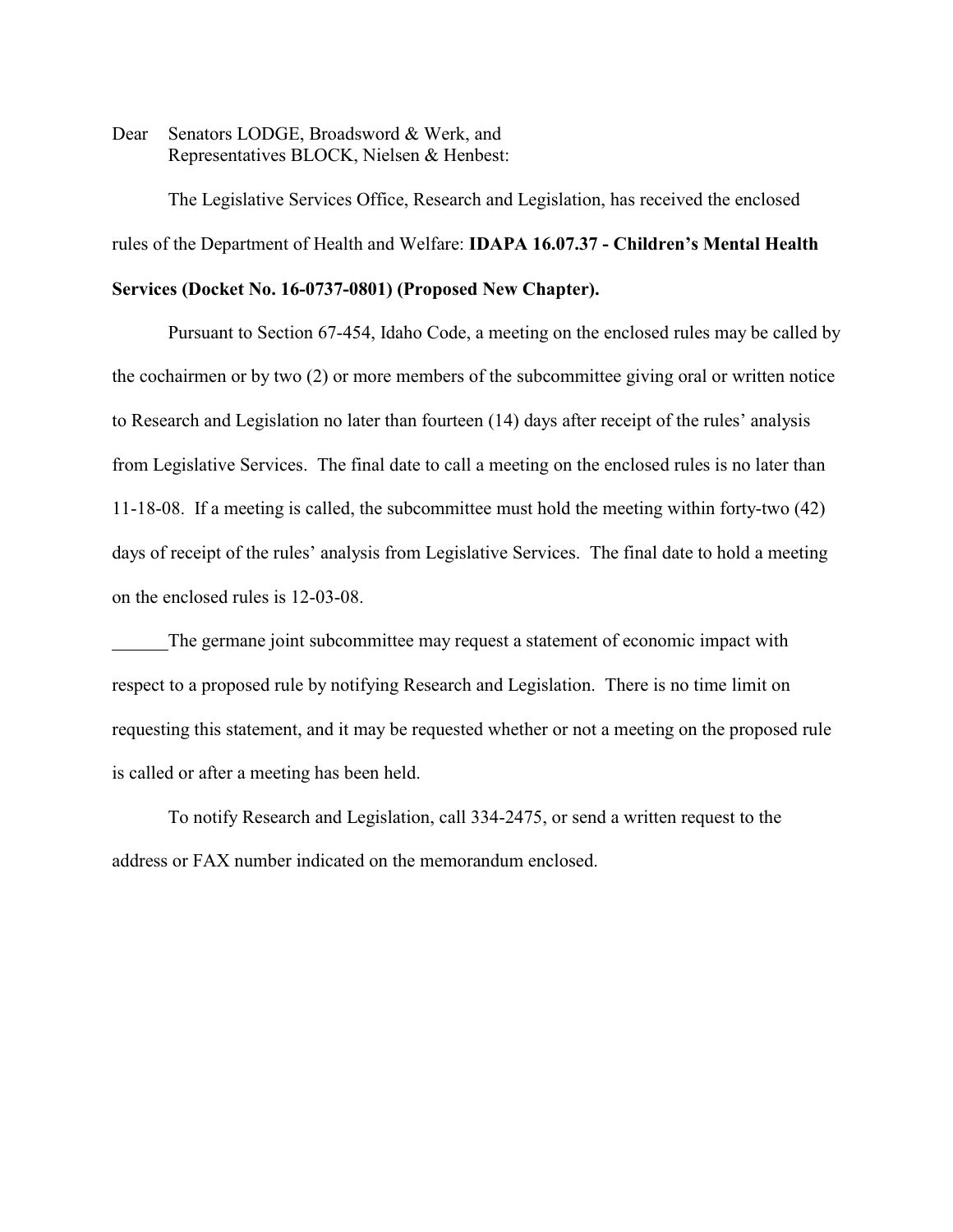# **MEMORANDUM**

| TO:             | Rules Review Subcommittee of the Senate Health & Welfare Committee and the<br>House Health & Welfare Committee |
|-----------------|----------------------------------------------------------------------------------------------------------------|
| <b>FROM:</b>    | Research & Legislation Staff - Paige Alan Parker                                                               |
| DATE:           | October 29, 2008                                                                                               |
| <b>SUBJECT:</b> | Department of Health and Welfare - IDAPA 16.07.37 - Children's Mental Health                                   |

Services (Docket No. 16-0737-0801) (Proposed New Chapter).

By this proposed new chapter docket, the Department of Health and Welfare creates new chapter IDAPA 16.07.37 - Children's Mental Health Services (hereinafter "new chapter"). The new chapter has largely been split out of IDAPA 16.06.01, Rules Governing Family and Children's Services (hereinafter "source chapter") which is being renamed under Proposed Rule Docket No. 16-0601-0801, as Child and Family Services.

The Department states that the reason for the new chapter is to comply with Executive Order 2006-01 which resulted in the creation of the new Division of Behavioral Health. This new Division is responsible for administering mental health services for children. According to the Department, the new chapter defines the scope of services under the Children's Mental Health Program and describes the eligibility criteria, application requirements, services and appeal process under this program.

According to the Department, the proposed rule is authorized pursuant to sections 16- 2404, 16-2406, 16-2423, 16-2433, 56-202(b), 56-203B, 56-204A, 56-1003, 56-1004 and 56- 1004A, Idaho Code.

 Sections 16-2404, 16-2406, 16-2423 and 16-2433, Idaho Code, are parts of the Children's Mental Health Services Act, and address community services and supports, teens at risk, interagency collaboration, access to services, informed consent of medication or other treatment and the persons subject to involuntary or emergency treatment, and the authority of the Department's director to promulgate rules necessary to the implementation of that Act.

Section 56-202(b), Idaho Code, requires the Department's director to promulgate, adopt and enforce such rules and such method of administration as may be necessary or proper to carry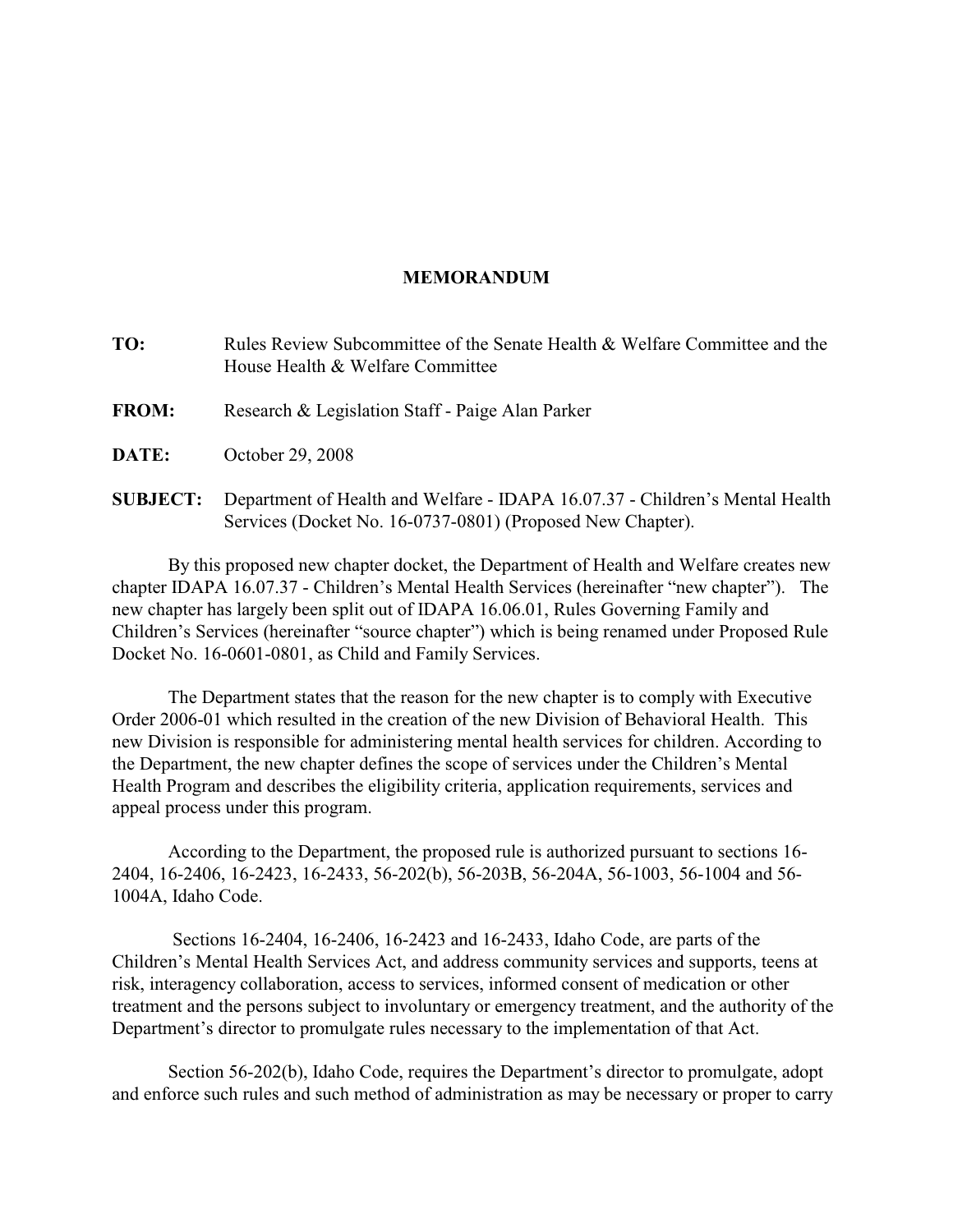out the provisions of title 56, Idaho Code, which deals with public assistance and welfare. Sections 56-203B, Idaho Code, provides that payment of public assistance for the benefit of any dependent child creates a debt due or owing to the Department by the parent or responsible party and creates a subrogation interest in the Department. Section 56-204A, Idaho Code, requires the Department to adopt appropriate rules related to children services, including rules that provide for receiving from any source and investigating all reasonable reports or complaints of neglect, abuse, exploitation or cruel treatment of children.

Section 56-1003, Idaho Code, provides powers and duties to the Department's director in the area of public health; section 56-1004, Idaho Code, provides administrative powers and duties to the Department's director. Section 56-1004A, Idaho Code, adopted in 2005 and amended in 2006, deals specifically with criminal history and background checks. Subsection (1) authorizes the Department to conduct such checks of individuals who provide care or services to vulnerable adults or children and who are identified in rule as being required to have such a check. Subsection (2) describes the information that must or may be contained in such a check. Subsection (3) requires the Department to promulgate rules to further define those individuals who are required to have a background check.

According to the Department, no fee or charge is imposed by the new chapter and there is no fiscal impact on the General Fund in excess of \$10,000. According to the Department, negotiated rulemaking was conducted in April and May of this year with notice of negotiated rulemaking published in the April 2, 2008, Administrative Bulletin. The Department states that public hearings will be scheduled if requested in writing by 25 persons, a political subdivision or an agency not later than Wednesday, October 15, 2008. All written comments must be delivered to the Department on or before Wednesday, October 22, 2008

# **ANALYSIS**

As the Department has noted, some provisions of the source chapter have been carried over to this proposed new chapter. This has been done either through deleting and transferring or copying source chapter rule sections, sometimes as amended by proposed Docket No. 16- 0601-0801, to the new chapter. In addition, the new chapter contains a fair number of sections that are not contained in the source chapter. It is fair to say that the new chapter represents a substantive rewriting of the rules regarding children's mental health services.

Changes in the source chapter contained in proposed Docket No. 16-0601-0801 that have been transferred to this new chapter without change will not be specifically addressed in this memorandum, other than the fact that the transfer has occurred. Please see the memorandum addressing Docket No. 16-0601-0801 for the changes to the source chapter. This memorandum will also not dwell on the purely technical and housekeeping changes.

# **A. Standard Rule Sections.**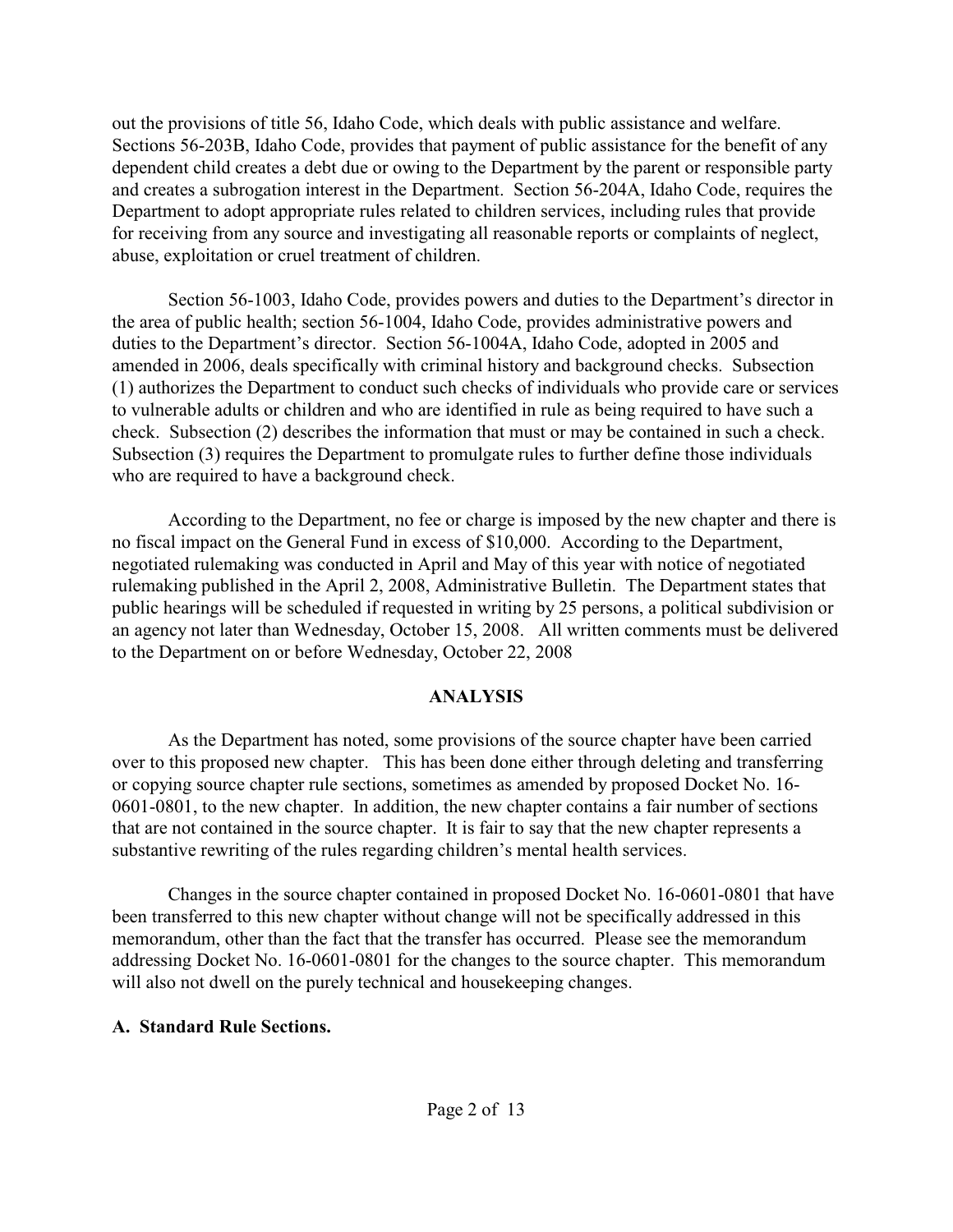The new chapter's sections on Legal Authority (000), Title (001.01), Appeals (003), Incorporation by Reference (one document - American Psychiatric Association: Diagnostic and Statistical Manual of Mental Disorders, Fourth Edition, Text Revision (DSM-IV-TR)) (004), Office Hours – Mailing Address – Street Address – Telephone – Website (005), Confidentiality of Records and Public Records Requests (006) and Criminal History and Background Checks (009) [similar section 006 of IDAPA 16.07.33, Adult Mental Health Services] are standard.

Section 001.02 of the new chapter provides its scope as defining the appeal process, scope of services, eligibility criteria and application requirements for the provision of children's mental health services.

The section on "Written Interpretations," (002) states that "this agency may have written statements that pertain to the interpretations of the rules of this chapter, or to the documentation of compliance with the rules of this chapter." The Department cites section 67-5201(19)(b)(iv), Idaho Code, which provides that a "rule" does not include "any written statements given by an agency which pertain to an interpretation of a rule or to the documentation of compliance with a rule." Thus, any written interpretation of a rule promulgated by the Department is not a part of the rule itself. The Department states that such written interpretations are available for public inspection and copying at cost in the Department's main Boise office. The Department should also make such written interpretation readily accessible on its web page.

# **B. Definitions.**

Definitions carried over from the source chapter, including those definitions modified by Docket No. 16-0601-0801, without substantive modification are: "areas(s) of concern," "case management,""children's mental health services," "day treatment services," "Director," "desired result," "extended family member of an Indian child," "independent living," "Indian," "Indian child," "Indian child's tribe," "parent," "P.L. 96-272," "P.L. 105-89," "respite care" and "Title IV-E."

A number of terms defined in the source chapter and transferred to the new chapter have modified definitions: "alternate care," "alternate care plan," "assessment," "case management," "children's mental health services," "Department," "family," "licensed," "Medicaid," "Title XIX (Medicaid)," "treatment plan" and "voluntary placement agreement."

- "Alternate care" are temporary living arrangements "which may include licensed foster care, residential treatment and other facilities licensed by the state to provide twenty-four (24) hour care for children" in accordance with cited Department rule. Section 010.01.
- "Alternate care plan" includes the statement that such a plan is "part of the treatment plan for children in alternate care." Section 010.02.
- "Assessment" has been redefined as "the gathering of historical and current clinical information through a clinical interview and from other available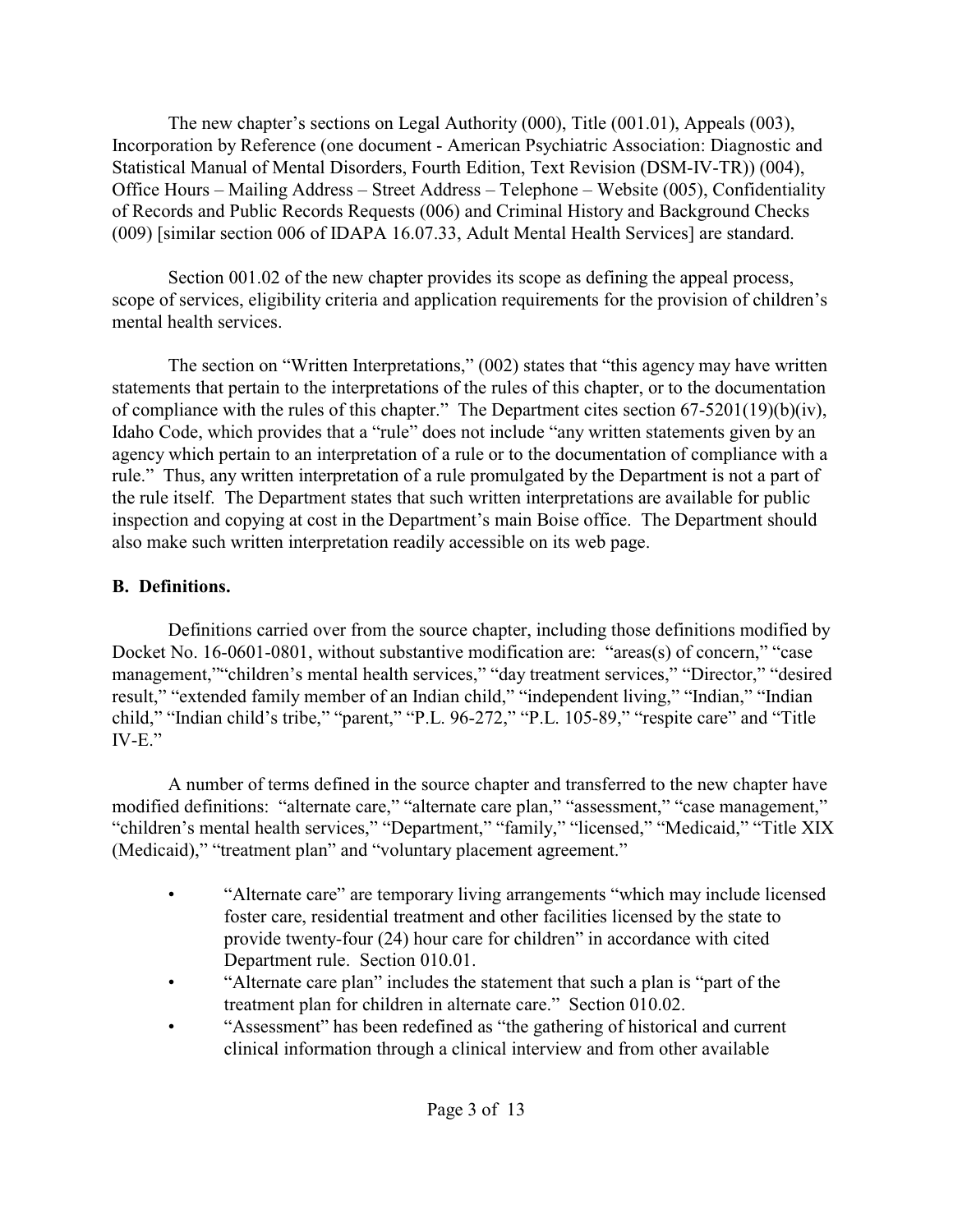resources to identify the child's mental health issues, the child's strengths, the family's strengths, and the service needs." Section 010.04.

- "Department" includes the recognition that it is "designated as the state mental health authority" under Idaho statute. Section 010.13.
- "Family" is more simply defined as two or more persons related by blood, marriage or adoption. Section 011.01.
- "Licensed" includes "hospitals licensed in accordance" with cited Department rule. Section 012.01.
- "Medicaid" is more completely defined as "Idaho's Medical Assistance Program administered under Title XIX of the Social Security Act." Section 012.02.
- "Title XIX (Medicaid)" is more completely defined as being "known as Medicaid" and as "a medical benefits program jointly financed by the federal and state governments and administered by the states. This program pays for medical assistance for certain individuals and families with low income and limited resources." Section 013.07
- "Treatment plan" is changed from "family (case) plan" in the source rule and is clarified to include that it is a "signed agreement between the Department and a parent or guardian" that is developed with "the child, when possible, and the child's parent or guardian" and includes "the alternate care plan, if the child is in alternate care." Section 13.08.
- "Voluntary placement agreement" is clarified to be a "standardized" and "signed" written agreement "that outlines specific responsibilities of each party and authorizes the Department to place a child in alternate care." Section 013.09.

Terms defined in the new chapter and not defined in the source rule are: "case record," "child," "clinician," "crisis intervention," "crisis response," "emergency," "family support services," "federal poverty guidelines," "guardian," inpatient services," "outpatient services," "reasonable efforts," "residential treatment," "sliding fee scale," "teens at risk," "teen early intervention specialist" and "wraparound."

- "Case record" means "compilation of all electronic and hard copy documentation relating to a child who is receiving or has received children's mental health services including legal documents, identifying information, and assessments." Section 010.06.
- "Child" is simply an individual who is under 18 years. Section 010.07.
- "Clinician" means "any of the direct service personnel with a Master's degree working in regional Children's Mental Health programs, including master's level social workers, psychologists, counselors, and family therapists." Section 010.09.
- "Crisis intervention" is "a set of planned activities" for a child eligible for mental health services "designed to reduce the risk of life-threatening harm to self or another person." Section 010.10.
- "Crisis response" is "a service for a child that involves immediate actions taken to assess risk or intervene in an emergency" Under this definition there is no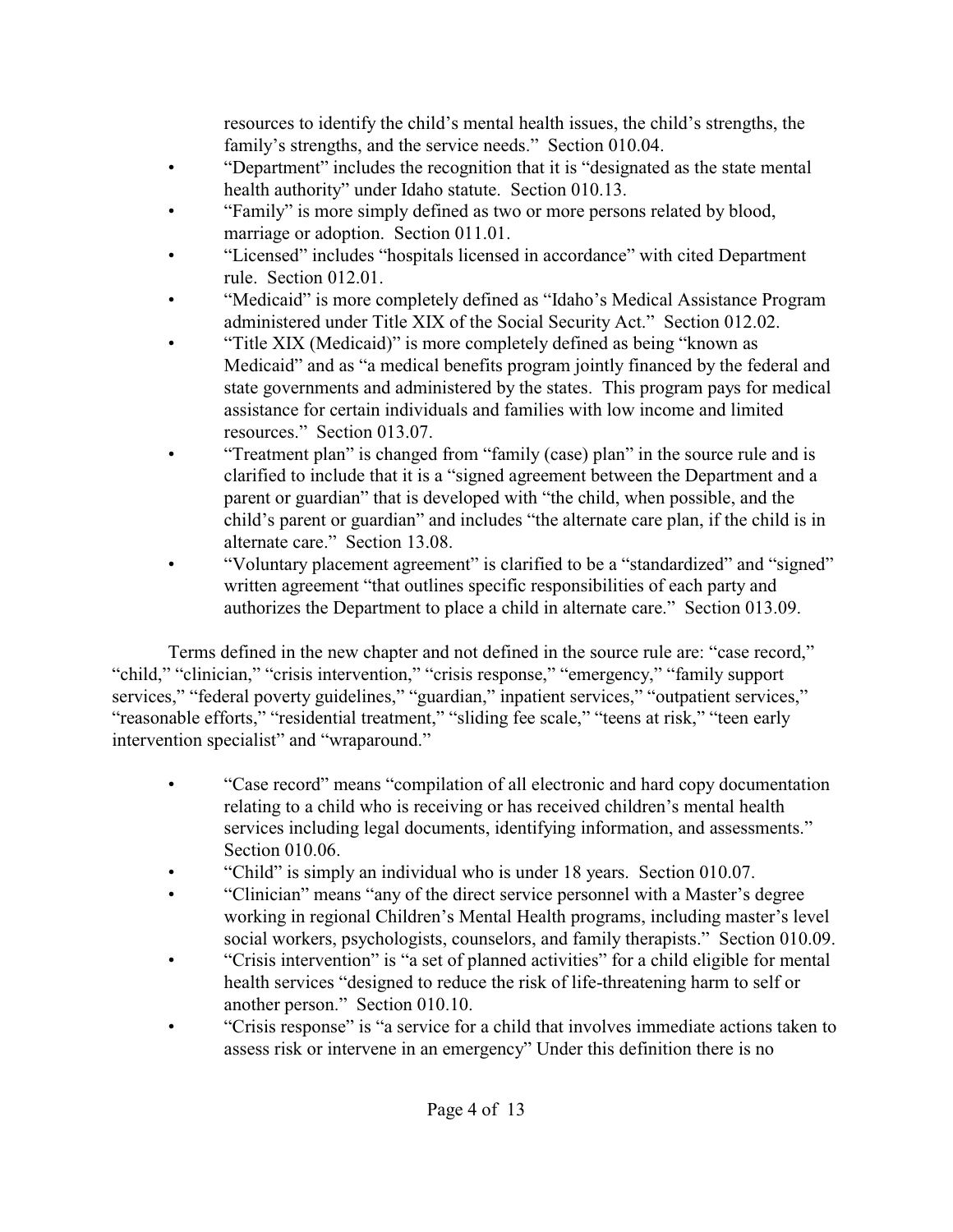requirement for a determination that a child is eligible for mental health services under the new chapter. Section 010.10.

- "Emergency" is defined identically to the statutory definition found at section 16- 2403(6), Idaho Code. Section 010.16.
- "Family support services" is "assistance provided to a family to assist" in caring for a child eligible for mental health services, with the purpose being "to strengthen adults in their role as parents through the provision of services including assistance with transportation, family counseling services, training, education, and emergency assistance funds" in accordance with cited Department rule. The new chapter provides that 'family support services must be on the treatment plan." Section 011.02.
- "Federal poverty guidelines" are simply the guidelines issued annually by the federal Department of Health and Human Services establishing the poverty income limits. The new chapter cites to the web site posting these guidelines. Section 011.03
- "Guardian" is "an individual who has been appointed by a court of law to have and exercise the powers and responsibilities of a parent who has not been deprived of custody of his minor and unemancipated child" as set forth by cited Idaho statute. Section 011.04. [Note: the new chapter duplicates the Idaho Code citation.]
- "Inpatient services" are "mental health and medical services provided to a child admitted to an psychiatric hospital." Section 011.11.
- "Outpatient services" are "mental health services provided to a child who is not admitted to a psychiatric hospital or in a residential treatment setting." Section 012.03.
- "Reasonable efforts" is "a court determination that the Department offered or provided services to a family intended to assist" a child eligible for mental health services "to remain in the family home, return to the family home, or to finalize a permanency plan." Section 012.07.
- "Residential treatment" is "a treatment facility licensed as a children's residential care facility that provides twenty-four (24) hour care in a highly-structured setting delivering substitute parental care and mental health services." Section 012.08.
- "Sliding fee scale" is "a scale used to determine an individual's cost for services based on the Federal Poverty Guidelines" as set forth in cited Department rule. Section 013.01.
- "Teens at risk" is defined similarly to the statutory definition set forth at section 16-2403(16), Idaho Code, with the substitution of "substance abuse disorder" for "substance abuse." Section 013.02. [Note: changing the statutory definition in rule should be discouraged.]
- "Teen early intervention specialist" is "a person with a master's degree in social work, psychology, marriage and family therapy, counseling, chemical dependency, addictive studies, psychiatric nursing, or very closely-related field of study contracted to work with teens at risk." Section 013.03.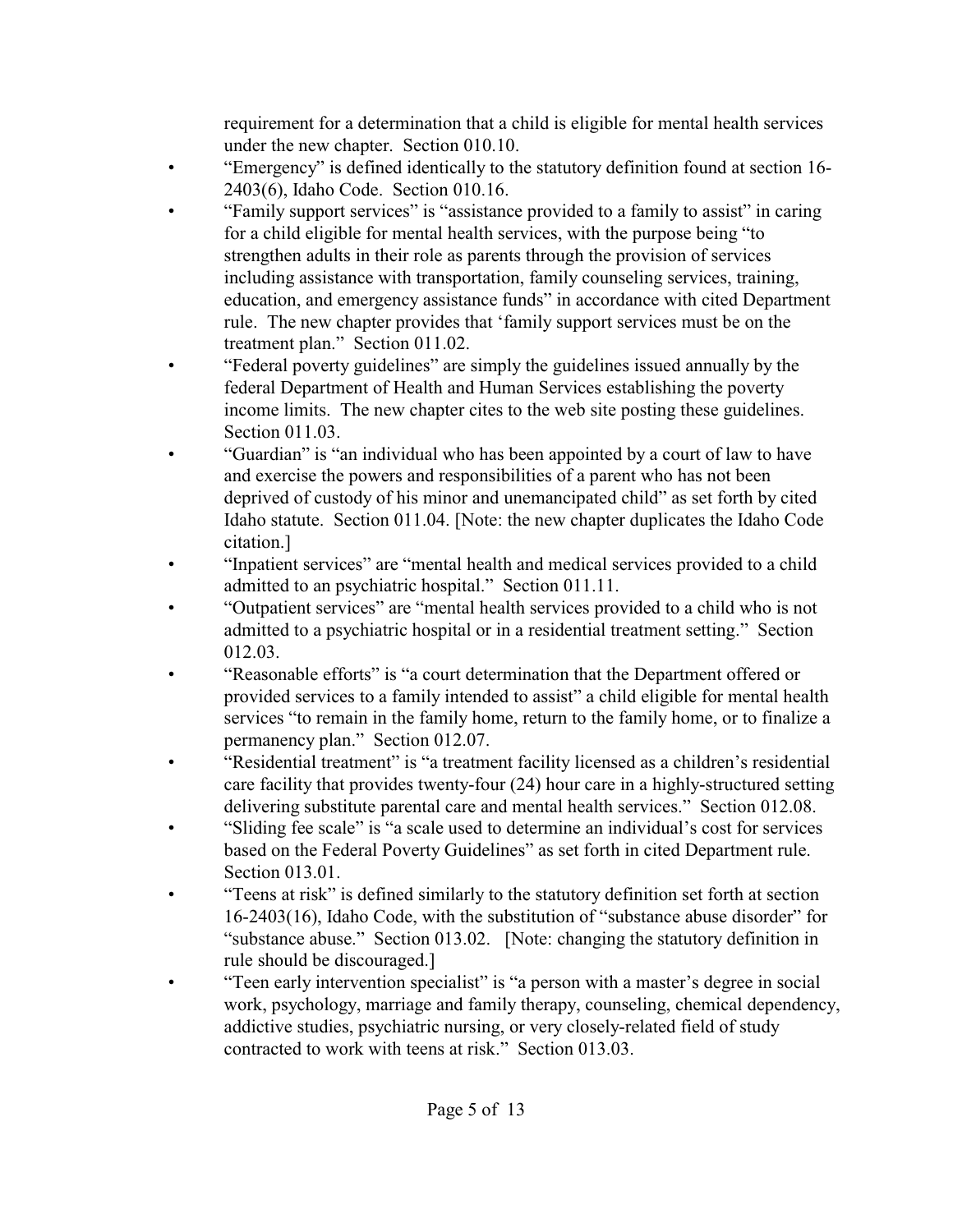- "Treatment foster care" is "a service that provides clinical intervention" a child eligible for mental health services "within the private homes of trained, licensed foster families." Section 03.04. [Note: "treatment foster care" is not in alphabetical order with "title IV-E" or "title XIX (Medicaid)."]
- "Wraparound" is "a planning process that brings together a team of professionals and citizens working together to support children" eligible for mental health services and their families, including "the child, family members, representatives of public and private agencies, civic groups and other community members. The services and supports focus on the strengths of the child and family, are provided in the local community, and are customized to fit the individual culture of the family." Section 013.09.

The new chapter does not provide a definition for "serious emotional disturbance." Instead, the new chapter refers to a child eligible for mental health services under the new chapter.

# **C. General Provisions for Children Receiving Mental Health Services and Their Families.**

The new chapter restates the "reasonable efforts" general requirement, compared to the source rule. Under the new chapter, the emphasis is on documentation of the services offered or provided to a family to assist a child eligible for mental health services to remain in or return to the family home or to finalize a permanency plan. Section 100.01. As noted above, the new chapter defines "reasonable effort" as a court determination that the Department as done so. "Reasonable efforts" under the source rule focuses on the Department's efforts to achieve these goals. Source rule Section 050.01.

Also restated in the new chapter is "least restrictive setting" placement requirements: meeting the child's mental health needs and close proximity to the parent or guardian. If these requirements are not met, the new chapter provides that the Department provide written justification to the parent or guardian that the placement is in the child's best interest. Section 100.02. The source rule focuses on the "least restrictive, most family-like setting possible" and excludes the guardian. Source rule section 050.04.

The new chapter requires that visitation arrangements for the child's parent or guardian will be documented in the alternate care plan. Section 100.03. The new chapter clarifies that notice to the parent or guardian of a child's change of placement must occur seven days "after" the change. Section 100.04.a. The new chapter also clarifies that in the case of an Indian child under the jurisdiction of the court, notice must be provided to the Secretary of Interior by certified mail to the Bureau of Indian Affairs, Division of Social Services, in addition to the child's Indian custodian and the child's tribe, and if the identity or location of the parent or Indian custodian and the tribe cannot be determined, notice of the "proceeding" must be given to the Secretary of the Interior. Section 100.04.b. [Note: the new chapter does not discuss a "proceeding" that is to occur with a change of placement.]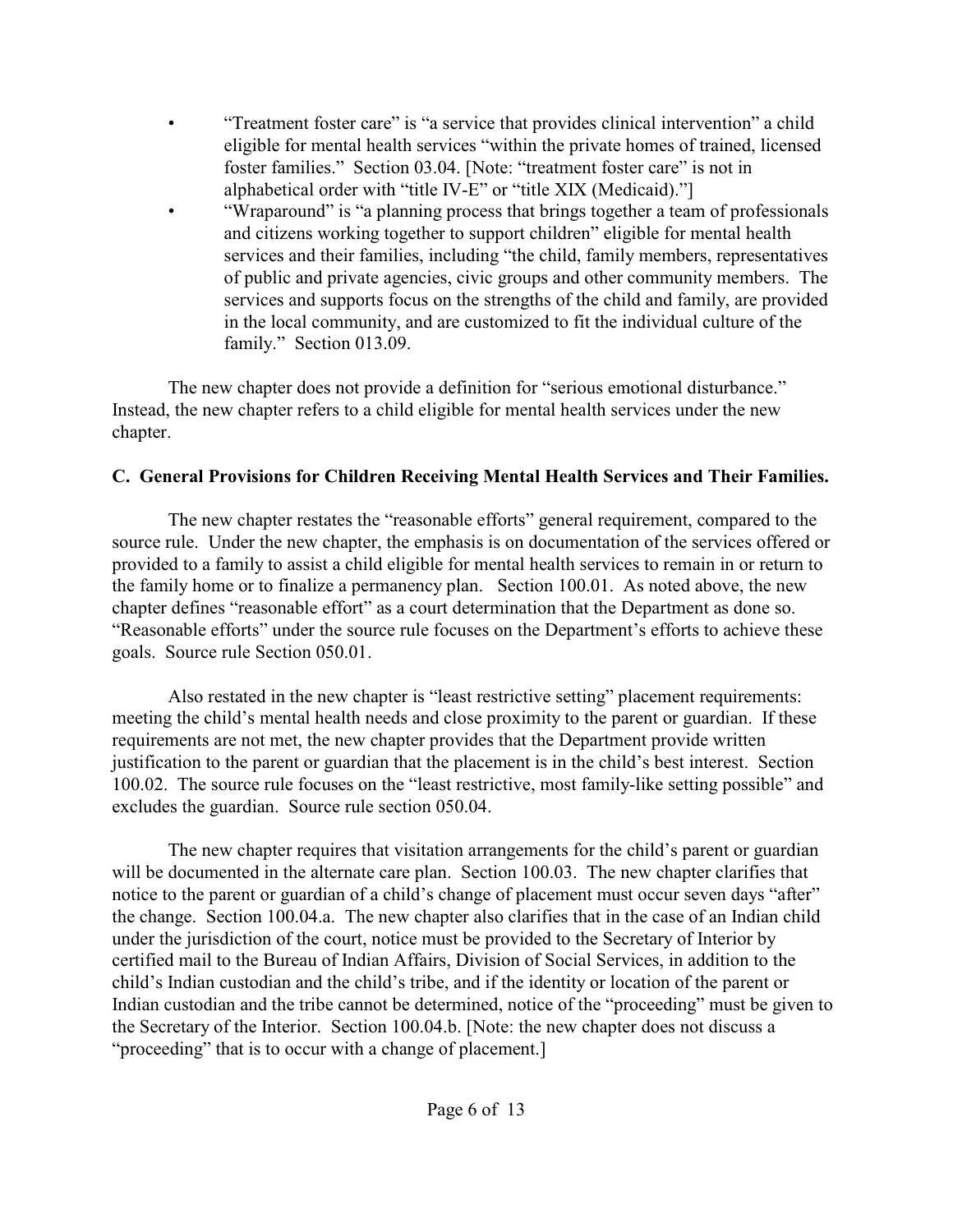Section 101, treatment plan development, is new and does not have a parallel in the source chapter. The new chapter provides that the treatment plan will be completed within 15 days of the determination that the child is eligible for services under the new chapter. The parent or guardian must be given the opportunity to participate. For voluntary placement, refusal of the parent or guardian to sign the plan may be grounds for closing the case. For court ordered placements, refusal to sign and the reason for refusal will be documented in the plan. Section 101.01. The treatment plan will be developed annually. The parent or guardian is given the opportunity to participate and sign the annual plan. Section 101.02. Treatment plans are to be reviewed with the family at least once every 120 days. Section 101.03. Treatment plans must include a long-term goal that identifies specific behavior changes, has measurable desired results, and has specific task that identify who, how and when the tasks will be completed. Section 101.04.

Section 105, case records, has been adapted from source rule 060, with little change.

# **D. Children's Mental Health Services.**

 The new chapter specifies the children's mental health services that are to be provided by or through the children's mental health field offices in each region: assessment, case management, crisis response, day treatment services, family support services, independent living, inpatient services, outpatient services, residential treatment, respite care, treatment foster care and wraparound. Section 400. Each of these services is a defined term under the new chapter. Except for assessment and independent living, the source chapter lists a distinct set of "core children's services": crisis services, service management, screening services, safety/service planning services, preventative services and court-ordered services. Source rule section 030.

The new chapter's "Teens at Risk program," section 401, has not been previously addressed in any Department rule. This Teens at Risk program is authorized by SB 1147 (2007) which permitted the Department, the State Department of Education, the Department of Juvenile Corrections, counties, courts and local school districts to collaborate and cooperate in planning and developing mental health counseling, substance abuse treatment and recovery support services and individual service plans for teens at risk. That legislation authorized the Department to contract with school districts to provide teen early intervention specialist.

The new chapter permits school districts to apply to the Department through a competitive application process using prescribed forms by July 1 of each year that funding is available. Section 401.01. A team composed of persons from the Department, Department of Education, local school districts and a parent are to evaluate the applications utilizing the criteria of demonstrated need, school district contribution, and rural status and to make recommendations to the Department. Section 401.02.a. Legislative appropriations will determine the number of school districts awarded a program. Section 401.02.b. School districts awarded a program are to enter into a written contract with the Department that sets forth the terms, services, data collecting, funding and other activities prior to the implementation of the program. Section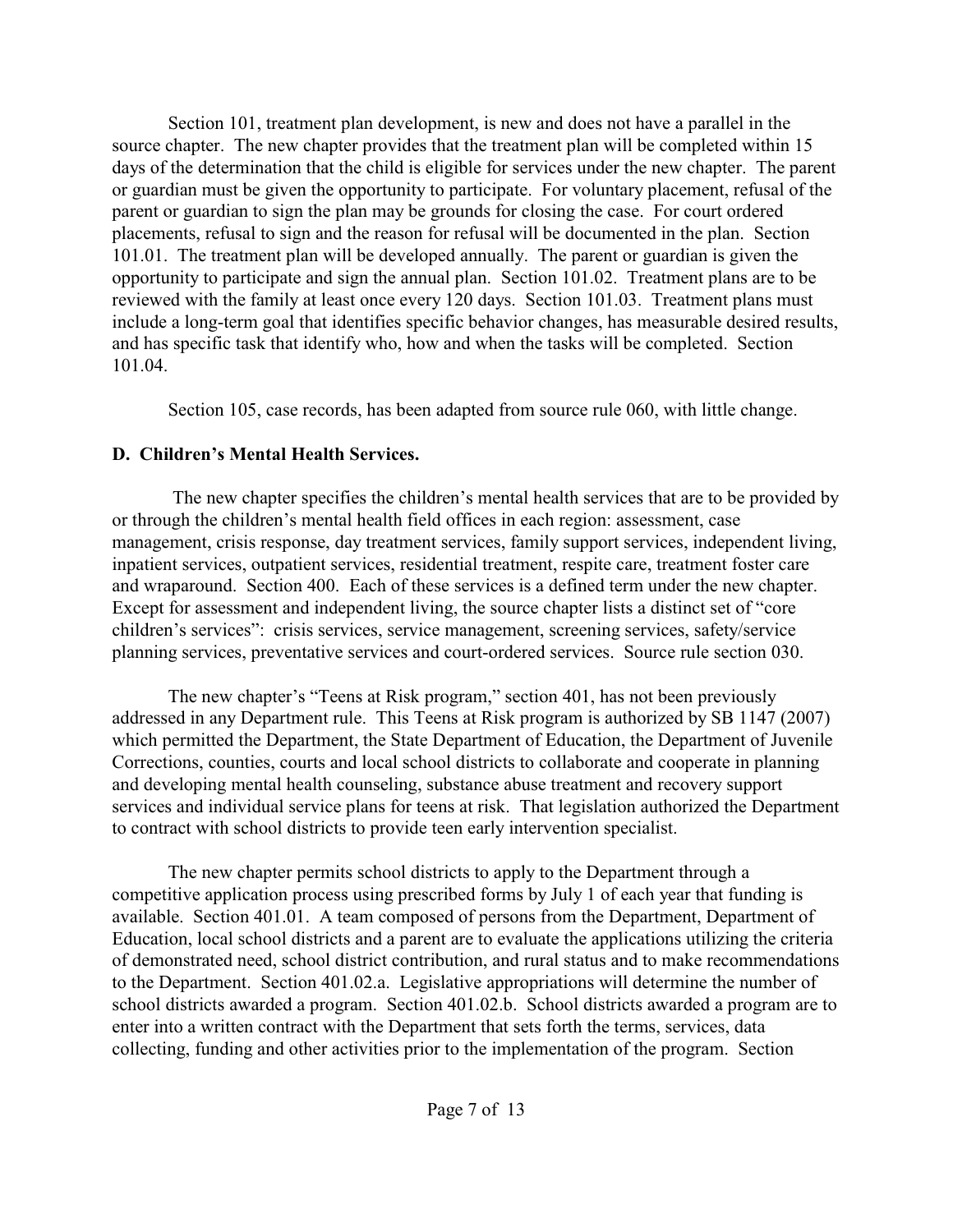401.02.c.

Teen early intervention specialist hired or under contract with the school district are to serve the teens at risk in the school setting without charge to the parents. Teens at risk not enrolled in public schools may participate only with the permission of the local school principal or when ordered by a judge. Services include: group counseling, recovery support, suicide prevention and other mental health and substance use disorder counseling services as needed. Section 401.03. The Department, with the possible assistance of a college or university, will gather data and evaluate the effectiveness of the program, including: teen arrests, detention and commitments to state custody; teen suicide rates; impacts on juvenile mental health and drug

courts; access to mental health services; and academic achievement and school disciplinary actions. Section 401.04.

Children's mental health services may be accessed through application signed by the parent or guardian or through a court order. Section 405. Once the application has been signed or the court order received, the Department schedules a mental health assessment which may be conducted by a Department clinician or, in the Department's discretion, by another mental health professional within 90 days prior to the application date or court order. Section 406.

Eligibility criteria for voluntary services include being under 18 years of age, residing in Idaho, having a DSM-IV-TR Axis I diagnosis (although a substance use disorder or developmental disorder, alone, does not constitute an eligible Axis I diagnosis) and having a specified substantial functional impairment. Section 407.01. A court, acting pursuant to authority conferred by either the Children's Mental Health Services Act, chapter 24, title 16, Idaho Code, or the Juvenile Corrections Act, chapter 5, title 20, Idaho Code, may order the Department to provide assessment, treatment and services. Under such circumstances, the Department is to include parents and [or] guardians in the process. Section 407.02. Absent an application or court order, a child is not eligible for these services, other than through crisis response. A child with a substance use disorder or a developmental disorder, alone, may be eligible for Department services under separate rule. Section 407.03.

For voluntary services, eligibility determination will be made within 30 days of receipt of a signed application, with written notification to the child's parent or guardian, containing specified information, within five working days thereafter. Section 410.01. In the case of voluntary services, the Department's clinician must inform the child's parent or guardian of the right to reject services and inform the parent of possible charges for services pursuant to Department rule. Sections 410.02 and 03. If the Department determines that a child is not eligible for services, the parent or guardian may reapply after six months or at any time upon a showing of a substantial, material change in circumstances. Section 410.04.

The treatment plan is developed, pursuant to rule, by the Department, a parent or guardian, the child (if appropriate) and perhaps the service provider, and will be specific,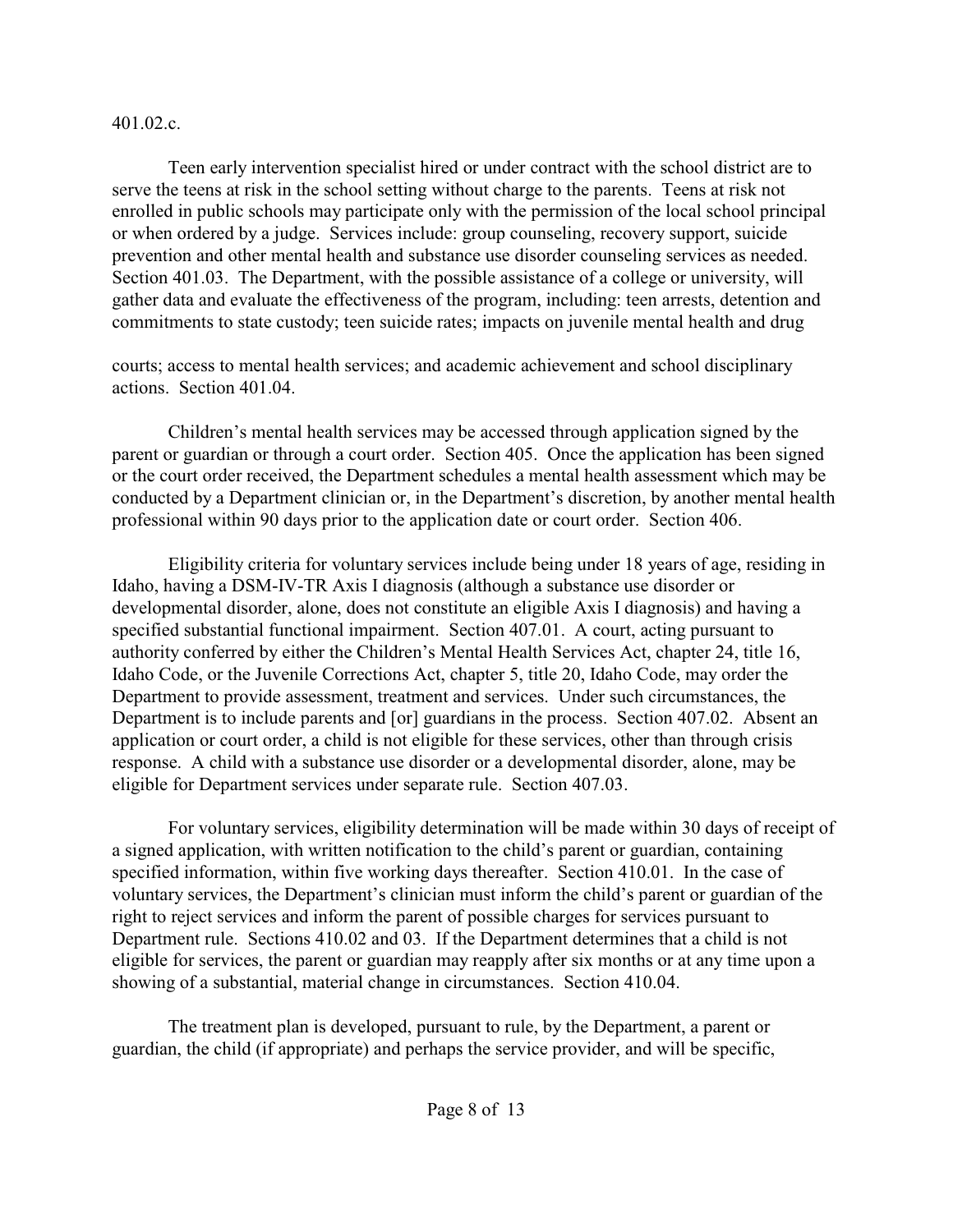measurable and realistic in the identification of the goals, relevant areas of concern and desired results. Section 415

Rather than specifying the behavioral indicators suggestive of a positive outcome as done in the source rule, the new chapter states that mental health services outcomes are measured through the administration of a satisfaction survey and standardized functional assessment tool, such as the Child and Adolescent Functional Assessment Scale (CAFAS) or the Preschool and Early Child Functional Assessment Scale (PECFAS). Section 416.

New chapter section 417, use of public funds and benefits, is transferred with only a minor wording change ("alternate care placement" substituted from "other residential placement") from source rule section 642.04. Regarding charges to parents, the new chapter reflects the Department's understanding that guardians are not responsible for the payment of services. Also, the new chapter states that parents are responsible for court ordered services provided to their child and to the family, although they are not responsible for services provided through a Teens at Risk program. Charges are assessed pursuant to the parents' ability to pay as provided in specified Department rule. Section 418. Section 419, the sliding fee schedule for children's mental health outpatient services, cites to the same Department rule referenced in section 418 and thus may be deemed repetitious. The actual sliding fee table is not carried over from the source rule. Source rule section 644. Regarding fee determination for children's mental health outpatient services, the new chapter, at section 420, cites to another Department rule, rather than detailing the fee determination process, as in source rule section 645.

# **E. Alternate Care.**

As in the source rule, section 030.07, alternate care in the new chapter may be initiated either by court order or by voluntary placement, section 500.01 and 02. The new chapter, however, is much more detailed as to the requirements for a voluntary placement, including: a parent or guardian is no longer able to maintain the eligible child in the home; the Department determines that the child would benefit from alternate care and treatment services; and a treatment plan, alternate care plan and voluntary placement agreement has been developed by the Department and the parent or guardian prior to placement. The voluntary placement agreement may be revoked by the parent or guardian at any time. Voluntary alternate care placements exceeding 180 days cannot be reimbursed by Title IV-E funds without a judicial determination (which may be requested by the Department) that such placement is in the best interest of the child. Section 500.02.

The Department must arrange alternate care in accordance with federal law protections. Section 501.01 [Note: the Department's citation to P.L. 96-272, the Adoption Assistance And Child Welfare Act of 1980, as amended by P.L. 105-89, the Adoption and Safe Families Act of 1997, is less than useful since the provisions of the Public Laws are extremely difficult to find and track. A better practice would be citation to the United States Code, which represents the current law and is readily accessible. The Department properly cites to the Idaho Code with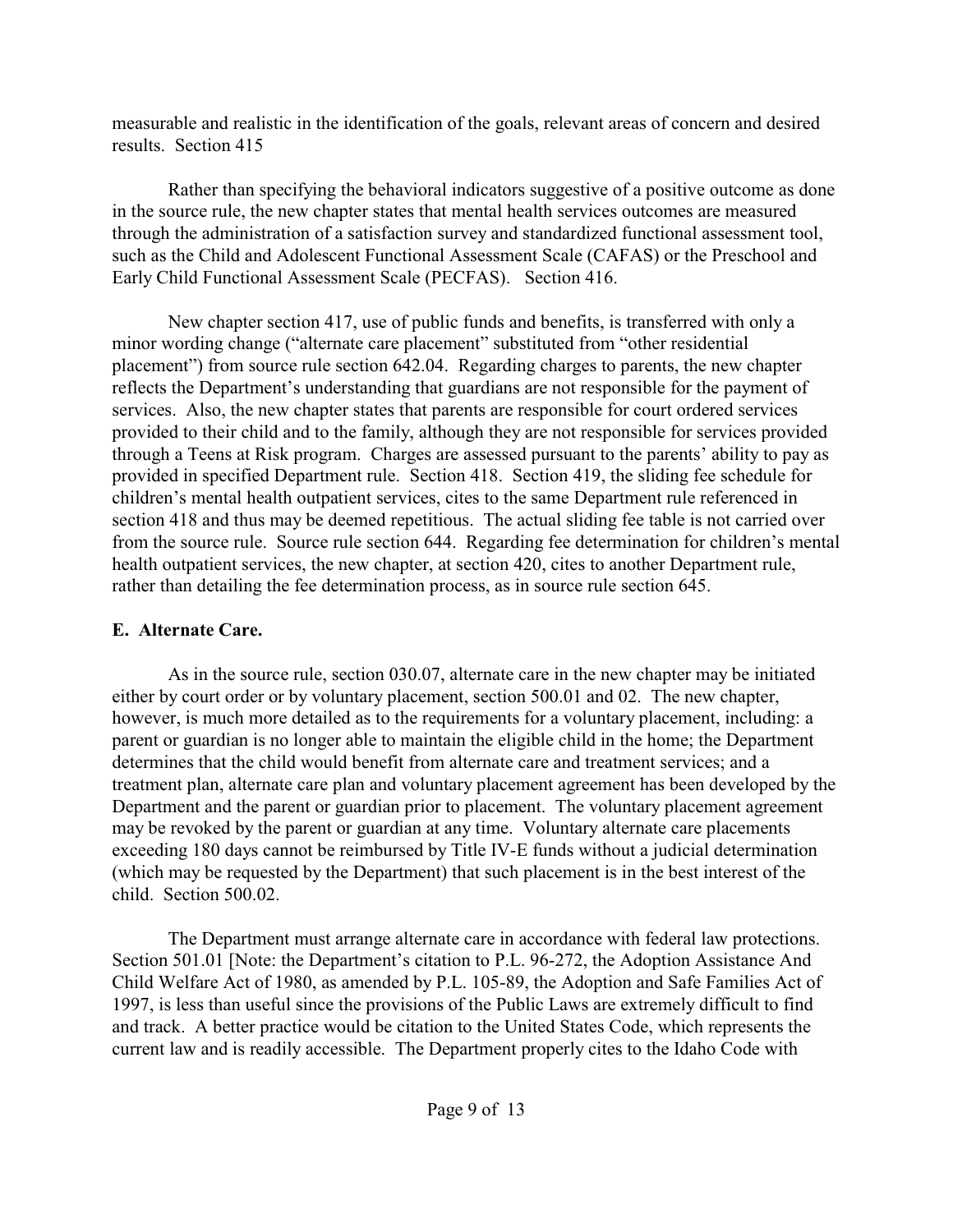regard to the Children's Mental Health Services Act and the Child Protective Act, but fails to provide a code citation for the Indian Child Welfare Act.] Alternate care placement must be in a licensed foster home, residential care facility or hospital, licensed pursuant to Department rule, provided that an Indian child may be placed in a foster care home licensed, approved or specified the child's tribe or an institution for children approved by an Indian tribe or operated by an Indian organization. Sections 501.02 and 505. Under the new chapter, out-of-state alternate care placement requires compliance with the Interstate Compact on the Placement of Children as set forth in Idaho Code. Section 501.03. The new chapter does not contain provisions contained in the source rule regarding the circumstance to be considered for an out-of-state placement. Source rule section 030.09.

The date the child entered alternate care provides the base for benefits, eligibility determinations and required reviews. Section 503. If specified eligibility requirements set forth in cited Department rule are met, a child placed in alternate care is eligible for Title IV-E and

Title XIX funding. Applications for these programs are to be made by the Department's clinician. Section 504.

The new chapter clarifies provisions adapted from the source rule on alternate care management. "Clinician," is substituted for "family services worker" and "child's parent or guardian" replaces "the family." The child's parent or guardian (and the Department) must inform the alternate care provider of that provider's roles and responsibilities in meeting the needs of the child and provide specified information, including: the child's doctor, dentist and other health providers; and the names and addresses of the child's current or last school attended, including homeschool or alternate school, if appropriate. Section 506.02. The clinician is "responsible for explaining" the financial and payment arrangements to the alternate care provider and must complete the required documentation, section 506.04, rather than being required to "assure" that the alternate care provider understands these arrangements and that the forms are completed and submitted, source rule section 405.04.

The new chapter permits the child, if of appropriate developmental age, to be involved in the establishment of the visitation schedule. Section 506.05. The new chapter provides that the at least monthly face-to-face contact with the alternate care placed child include both the parent or guardian and the clinician. Section 506.05.b. For out-of-state placements, the new chapter requires that the alternate care provider participate in the monthly contacts. Section 506.05.d. The new chapter does not carry forward the source rule provision requiring the Department to have strategies in place to detect abuse of children in alternate care. Source rule section 405.05.b.

The new chapter does not distinguish between "discharge" and "transition" planning, addressing only transition planning. Sections 506.05 and 06. The new chapter's alternate care planning provisions reflect those provisions in the source rule with minor change. The new chapter provides that one of the purposes of the alternate care plan is to facilitate the provision of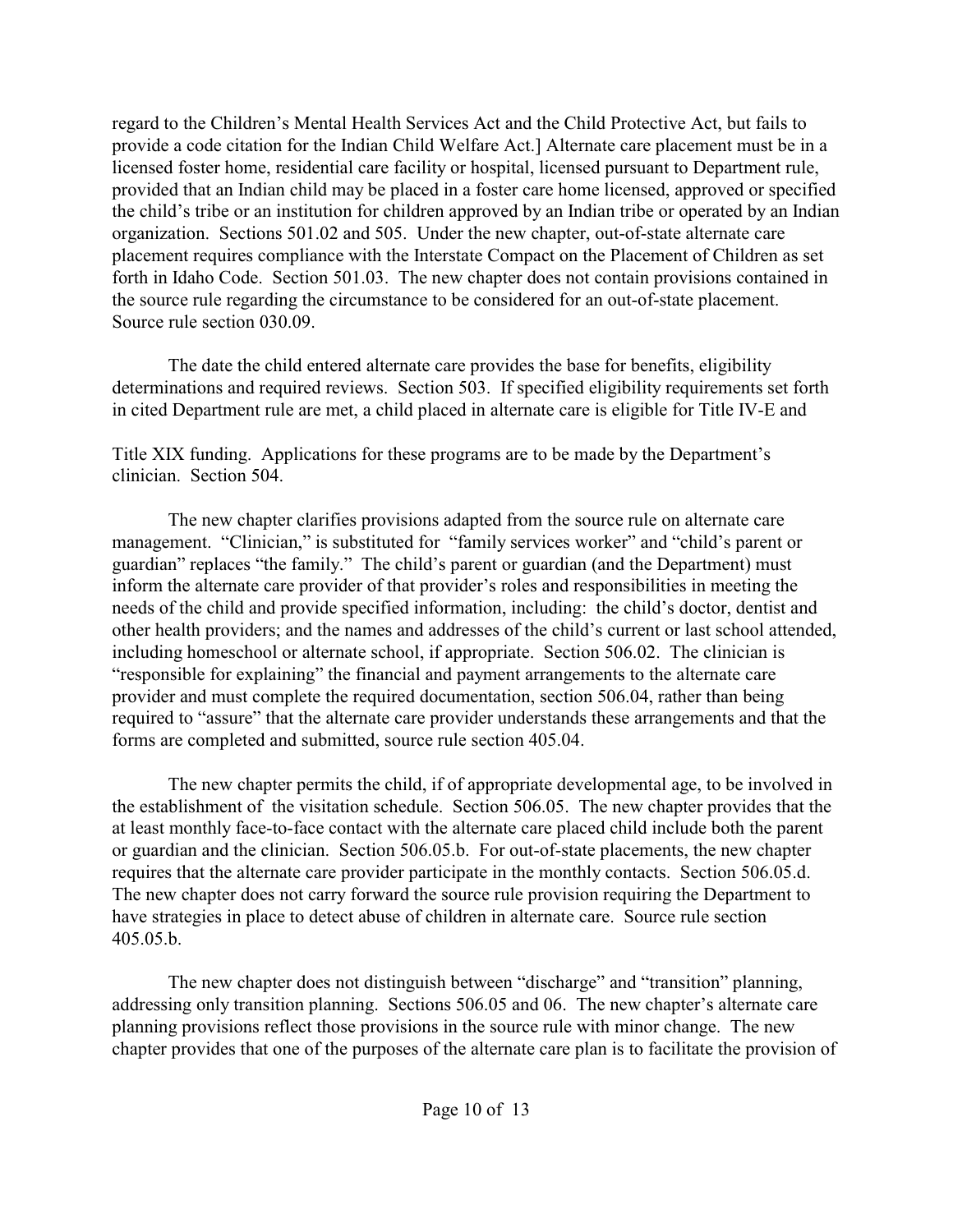mental health treatment services. Section 522.01.a. "Treatment plan" is substituted for "family service plan." Section 522.01.b.

The new chapter's parental financial support for children in alternate care provisions are based on the source chapter. The new chapter includes section 16-2406, Idaho Code, access to services for children with serious emotional disturbance and their families, as part of its authority. Section 536. The new rule provides that the Department will refer parents to the Bureau of Child Support Service for support payment calculation and payment arrangements. Section 536.02.b. In the case of a voluntary placement, the support agreement must specify when the support is to be paid. Section 537.01. Under the new chapter, the Department has the discretion to request a court held support hearing to establish a support order for payment of involuntary placement costs. Section 537.02.

The insurance coverage section 540 of the new chapter tracks source rule section 440. Under the new chapter, the Department will issue a medical care card to cover medical expenses for each child placed in alternate care. Section 541. Rather than being required to notify the child's doctor in the case of medical emergencies, as provided in the source rule at section 444, the new chapter requires the provider to immediately seek medical attention for the child and notify the Department as soon as possible, section 544. The dental care section 545 and the medical examination upon entering alternate care section 547 of the new chapter tracks source rule sections 445 and 447. With regard to the cost of prescription drugs section 546, the new chapter does not include the statement contained in the source rule that the drugs purchased through participating pharmacist are " in excess of the Medicaid monthly maximum." Source rule section 446.

Regarding drivers training and licenses for children in alternate care, the new chapter, at section 551, eliminates the requirement under the source rule, at section 451, for written authorization from the Family and Children's Services program manager before a parent or guardian may authorize drivers' training, provide payment or sign for driver's licenses and permits.

The new chapter's section 583, payments to family alternate care providers, and section 584, additional payments to family alternate care providers, track, with one exception, source rule sections 483 and 484. In the case of a child requiring an extraordinary degree of care for a documented serious emotional or behavioral disorder, the new chapter adds the provision that such disorder requires "continuous supervision" before the additional payment under "the highest level of need" category is authorized. Section 584.03.a.

The new chapter includes section 600, treatment foster care, and 700, residential care facilities, which are not similarly addressed in the source rule.

"Treatment foster care" is a new placement under the new chapter and appears to have elements of professional foster care under source rule section 485. "Treatment foster care" is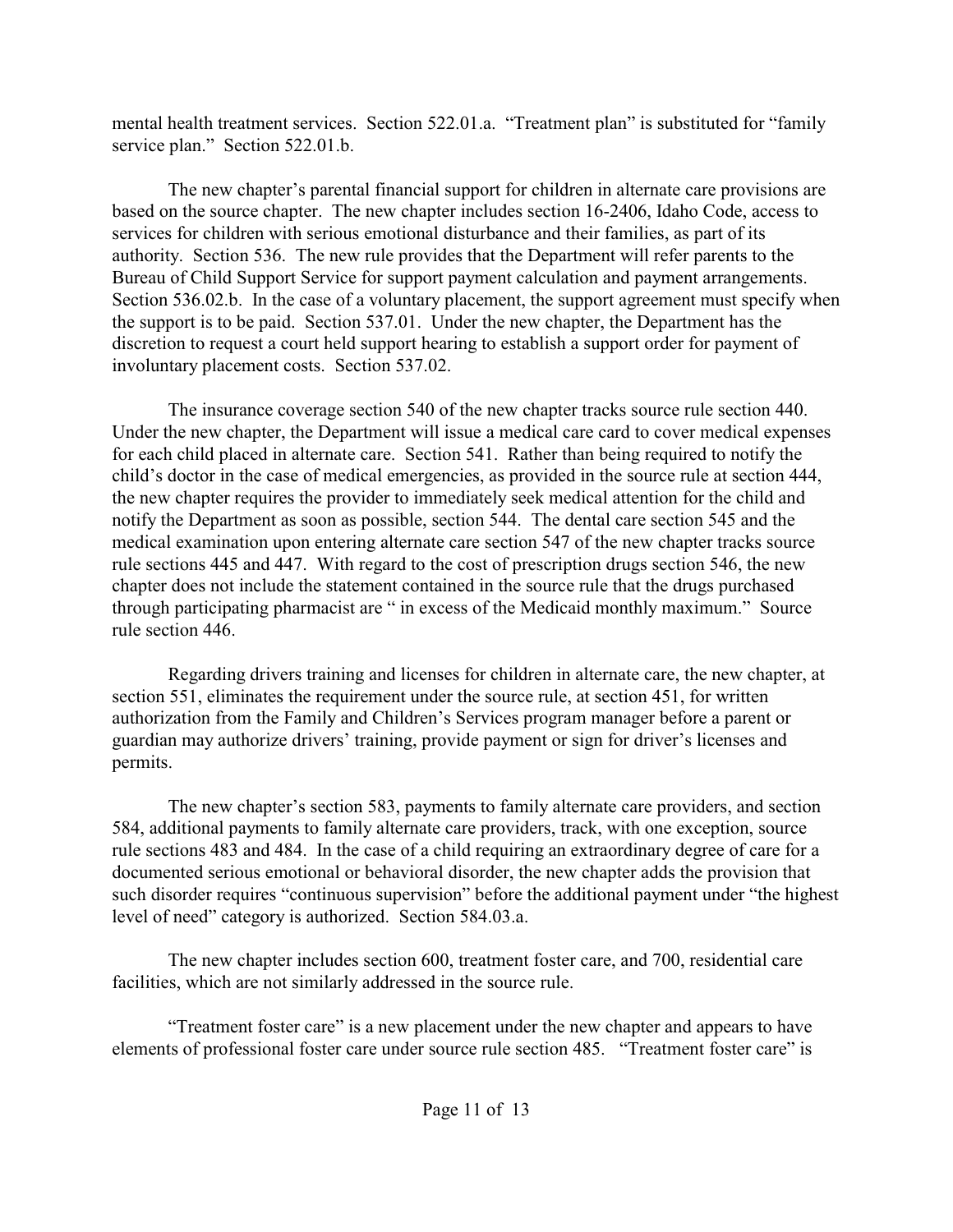defined as "a family home setting in which treatment foster parents provide twenty-four (24) hour room and board as well as therapeutic services and a high level of supervision." The new chapter explains that the services provided under this care are at a more intense level than provided in foster care and at a lower level than provided in residential care and include: participation in the development and implementation of the treatment plan, crisis intervention, documentation of services and the child's behavior, participation as a member of a multidisciplinary team and transportation. Like professional foster care, treatment foster care is based on the documented needs of the child and the inability of less restrictive settings to meet the child's needs.

A treatment foster parent must meet all foster family licensure requirements as set forth in Department rule and complete 14 hours of additional training per year. Section 600.01. At least one treatment foster parent must be available 24/7. Section 600.02. Contractual payments up to \$1,800 [a month] is made to treatment foster parents or to an agency that is a private provider of such care. Sections 600.03 and 04. Treatment foster parents must implement a treatment plan, developed in conjunction with the child's clinician. Section 600.05.

"Residential care facilities" under the new chapter appear to have elements of "intensive treatment facilities" (changed to "residential care facilities" in Docket No. 16-0601-0801) under source rule section 487. These facilities are licensed pursuant to Department rule, provide a more restrictive setting than treatment foster care and have employees who cover assigned shifts. Services provided include: assessment, supervision, treatment plan development and implementation, documentation, behaviorally focused skill building, service coordination or clinical case management, consultation, psychotherapy, psychiatric care and 24 hour crisis intervention. Placement of eligible children in the facility is based on the documented needs of the child and the inability of less restrictive settings to meet the child's needs. Section 700. Where the Division of Behavioral Health is making full or partial payment, its prior authorization is required. Section 700.01. Payment to the provider is based upon its contract with the Department. Section 700.02.

The six-month reviews for children in alternative care placement under new chapter section 800 closely tracks source rule section 240, as modified by Docket No. 16-0601-0801. Under the new chapter, the members of the six-month review panel are chosen by and receive instructions from an authorized representative of the Division of Behavioral Health. Section 800.03. And, as elsewhere in the new chapter, "treatment plan" is used in lieu of "family services plan."

The permanency hearings for children in alternate care placements under new chapter section 801, closely tracks the source rule section 250, as modified by Docket No. 16-0601-0801. One difference is the new chapter's inclusion of the Department's ability to request the court hold a permanency hearing for a child in accordance with section 16-2407(3), Idaho Code. Section 801.01.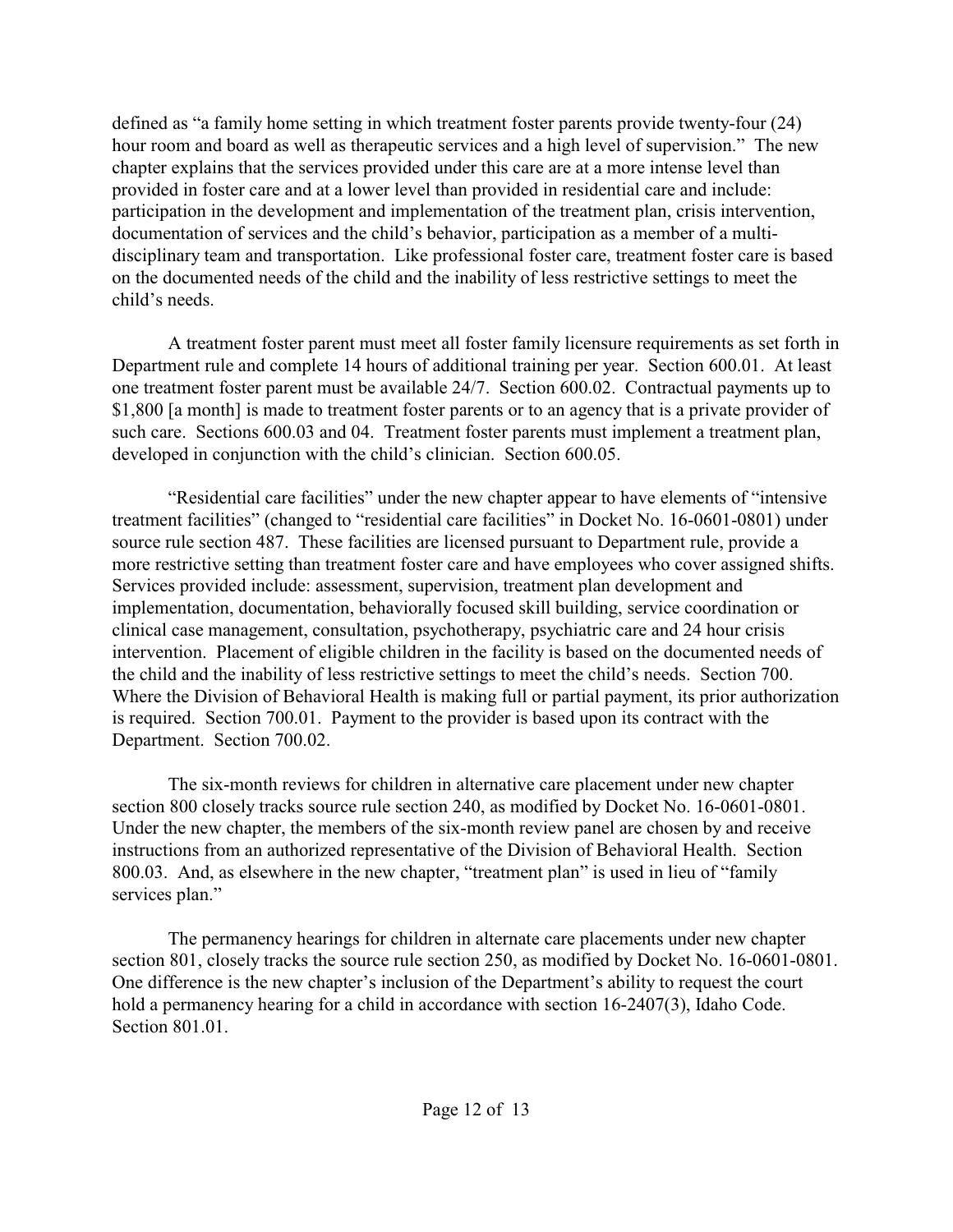# **SUMMARY**

The proposed rule appears to be authorized under sections 16-2404(3), 56-202(b), 56- 204A, 56-1003 and 56-1004, Idaho Code.

cc: Tamara Prisock, Department of Health and Welfare - Administrative Procedures Section; Chuck Halligan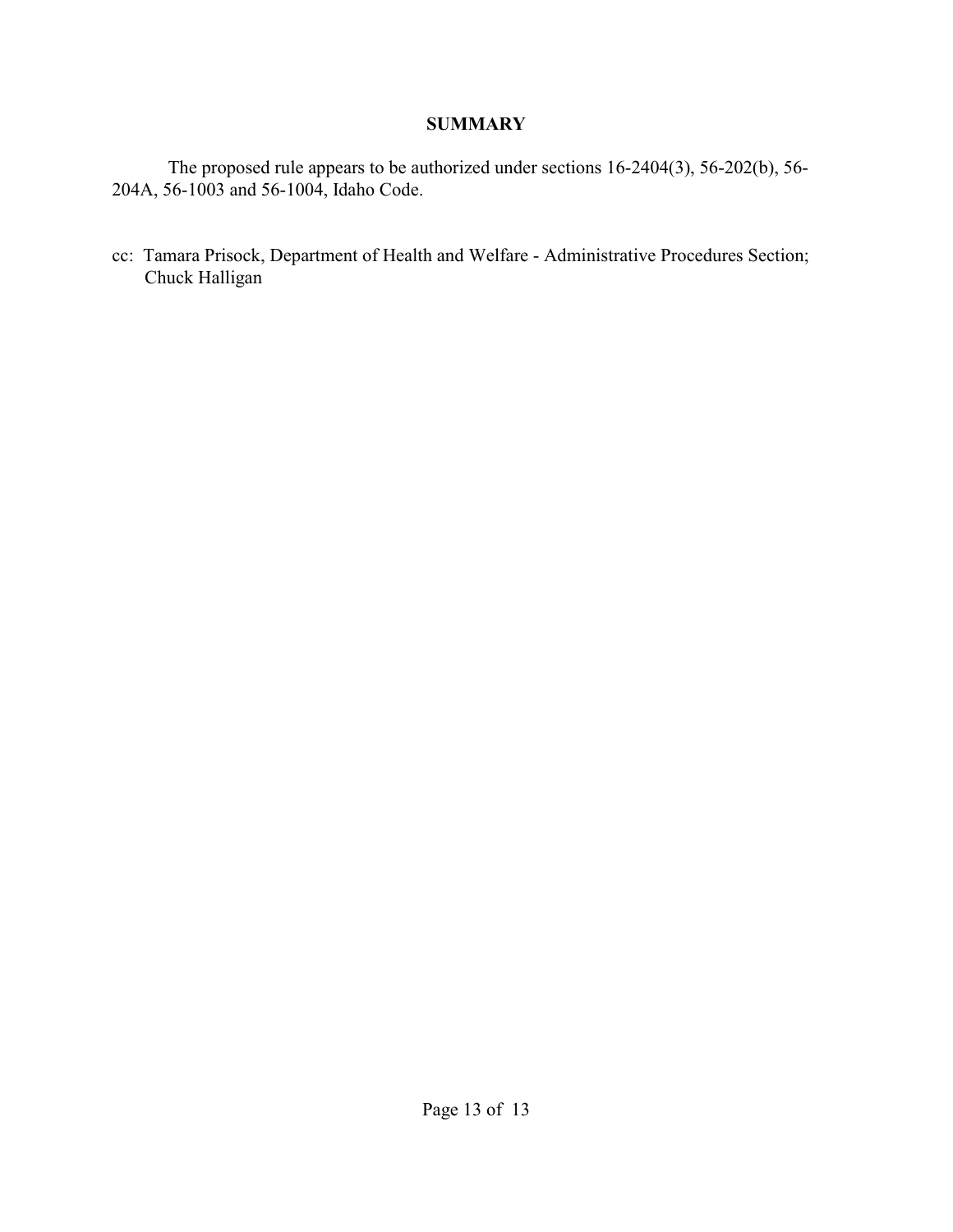# **IDAPA 16 - DEPARTMENT OF HEALTH AND WELFARE**

# **16.07.37 - CHILDREN'S MENTAL HEALTH SERVICES**

# **DOCKET NO. 16-0737-0801 (NEW CHAPTER)**

# **NOTICE OF RULEMAKING - PROPOSED RULE**

**AUTHORITY:** In compliance with Section 67-5221(1), Idaho Code, notice is hereby given that this agency has initiated proposed rulemaking procedures. The action is authorized pursuant to Sections 16-2404, 16-2406, 16-2423, 16-2433, 56-202(b), 56-203B, 56-204A, 56-1003, 56-1004, and 56-1004A, Idaho Code.

**PUBLIC HEARING SCHEDULE:** Public hearing(s) concerning this rulemaking will be scheduled if requested in writing by twenty-five (25) persons, a political subdivision, or an agency, not later than Wednesday, October 15, 2008.

The hearing site(s) will be accessible to persons with disabilities. Requests for accommodation must be made not later than five (5) days prior to the hearing, to the agency address below.

**DESCRIPTIVE SUMMARY:** The following is a nontechnical explanation of the substance and purpose of the proposed rulemaking:

In accordance with Executive Order 2006-18, the Department created a new Division of Behavioral Health. This new division is responsible for administering mental health services for children under the Children's Mental Health (CMH) Program. In order to execute this responsibility, the rules governing Department-administered children's mental health services are being repromulgated in a new chapter under this docket. These rules are administered by the Division of Behavioral Health under the authority of the Department Director.

The new chapter of rules is IDAPA 16.07.37, "Children's Mental Health Services." The chapter defines the scope of services under the Children's Mental Health Program and describes the eligibility criteria, application requirements, services, and appeal process under this program. The new CMH chapter incorporates and replaces the rules pertaining to children's mental health services currently contained in IDAPA 16.06.01, "Rules Governing Family and Children's Services." IDAPA 16.06.01 is being amended under companion Docket No. 16-0601-0801.

**FEE SUMMARY:** The following is a specific description of the fee or charge imposed or increased: N/A

**FISCAL IMPACT:** The following is a specific description, if applicable, of any fiscal impact on the state general fund greater than ten thousand dollars  $(\$10,000)$  during the fiscal year. N/A

**NEGOTIATED RULEMAKING:** Pursuant to 67-5220(1), Idaho Code, negotiated rulemaking was conducted in April and May of 2008. The Notice of Intent to Promulgate a Rule - Negotiated Rulemaking published in the April 2, 2008, Administrative Bulletin Vol. 08-4.

**ASSISTANCE ON TECHNICAL QUESTIONS, SUBMISSION OF WRITTEN COMMENTS:** For assistance on technical questions concerning the proposed rule, contact Chuck Halligan at (208) 334-6559.

Anyone may submit written comments regarding this proposed rulemaking. All written comments must be directed to the undersigned and must be delivered on or before Wednesday, October 22, 2008.

DATED this 20th day of August, 2008.

Tamara Prisock DHW - Administrative Procedures Section P.O. Box 83720, Boise, ID 83720-0036 dhwrules@dhw.idaho.gov

 $(208)$  334-5564 phone (208) 334-6558 fax

# **THE FOLLOWING IS THE TEXT OF DOCKET NO. 16-0737-0801**

**Idaho Administrative Bulletin Page 282 October 1, 2008 - Vol. 08-10**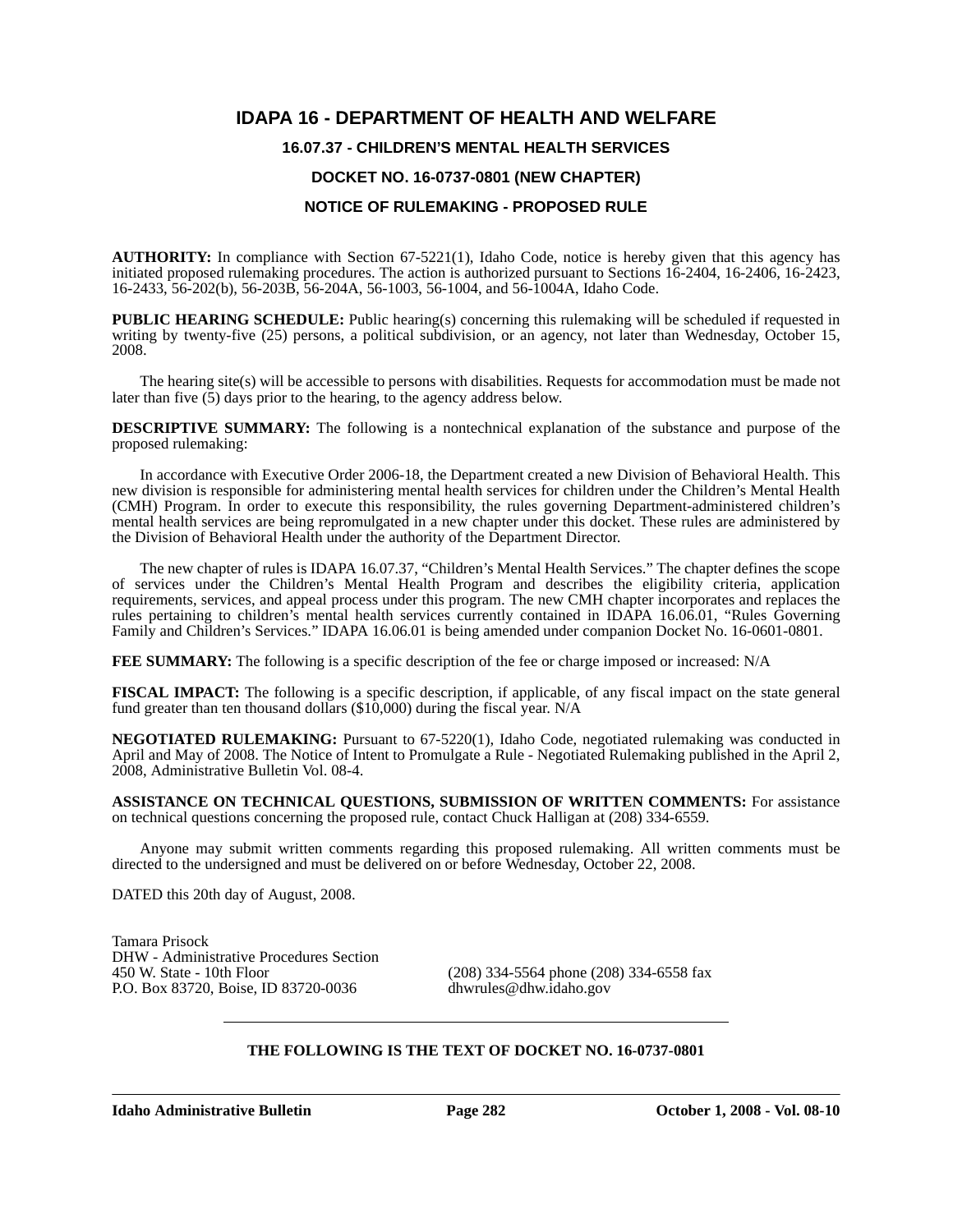#### **IDAPA 16, TITLE 07, CHAPTER 37**

#### **16.07.37 - CHILDREN'S MENTAL HEALTH SERVICES**

#### **000. LEGAL AUTHORITY.**

Under Sections 16-2404, 16-2406, 16-2423, 16-2433, 56-202(b), 56-203B, 56-204A, 56-1003, 56-1004, and 56- 1004A, Idaho Code, the Idaho Legislature has delegated to the Department the responsibility to establish and enforce rules and methods of administration needed to provide children's mental health services in accordance with the Children's Mental Health Services Act. ( )

#### **001. TITLE AND SCOPE.**

**01.** Title. The title of these rules is IDAPA 16.07.37, "Children's Mental Health Services." ()

**02. Scope**. This chapter defines the appeal process, scope of services, eligibility criteria, and application requirements for the provision of children's mental health services by the Department. ()

#### **002. WRITTEN INTERPRETATIONS.**

In accordance with Section 67-5201(19)(b)(iv), Idaho Code, this agency may have written statements which pertain to the interpretation of the rules of this chapter, or to the documentation of compliance with the rules of this chapter. The document is available for public inspection and copying at cost in the main office of the Department of Health and Welfare, 450 West State Street, Boise, Idaho, 83702.

#### **003. ADMINISTRATIVE APPEALS.**

**01. Appeal from a Denial Based on Eligibility Criteria**. Administrative appeals from a denial of children's mental health services based on the eligibility criteria under Section 407 of these rules are governed by the provisions of IDAPA 16.05.03, "Rules Governing Contested Case Proceedings and Declaratory Rulings." ()

**02. Appeal of Decision Based on Clinical Judgment**. All decisions involving clinical judgment, which may include the category of services, the particular provider of services, or the duration of services, are reserved to the Department, and are not subject to appeal, administratively or otherwise, in accordance with Maresh v. State, 132 Idaho 221, 970 P.2d 14 (Idaho 1999). ( )

#### **004. INCORPORATION BY REFERENCE.**

American Psychiatric Association: Diagnostic and Statistical Manual of Mental Disorders, Fourth Edition, Text Revision (DSM-IV-TR), Washington, D.C., American Psychiatric Association, 2000, is hereby incorporated by reference under this chapter of rules. Copies of the manual are available from the American Psychiatric Association, 1400 K Street, N.W., Washington, DC, 20005. A copy of the manual is also available for public review at the Department of Health and Welfare, 450 West State Street, Boise, Idaho, 83702. ( )

#### **005. OFFICE HOURS -- MAILING ADDRESS -- STREET ADDRESS -- TELEPHONE -- WEBSITE.**

**01. Office Hours**. Office hours are 8 a.m. to 5 p.m., Mountain Time, Monday through Friday, except holidays designated by the state of Idaho. ( )

**02. Mailing Address**. The mailing address for the business office is Idaho Department of Health and Welfare, P.O. Box 83720, Boise, Idaho 83720-0036.

**03. Street Address**. The business office of the Idaho Department of Health and Welfare is located at 450 West State Street, Boise, Idaho 83702. ( )

**04. Telephone**. The telephone number for the Idaho Department of Health and Welfare is (208) 334-  $5500.$  ( )

**05. Internet Website**. The Department's internet website is found at http://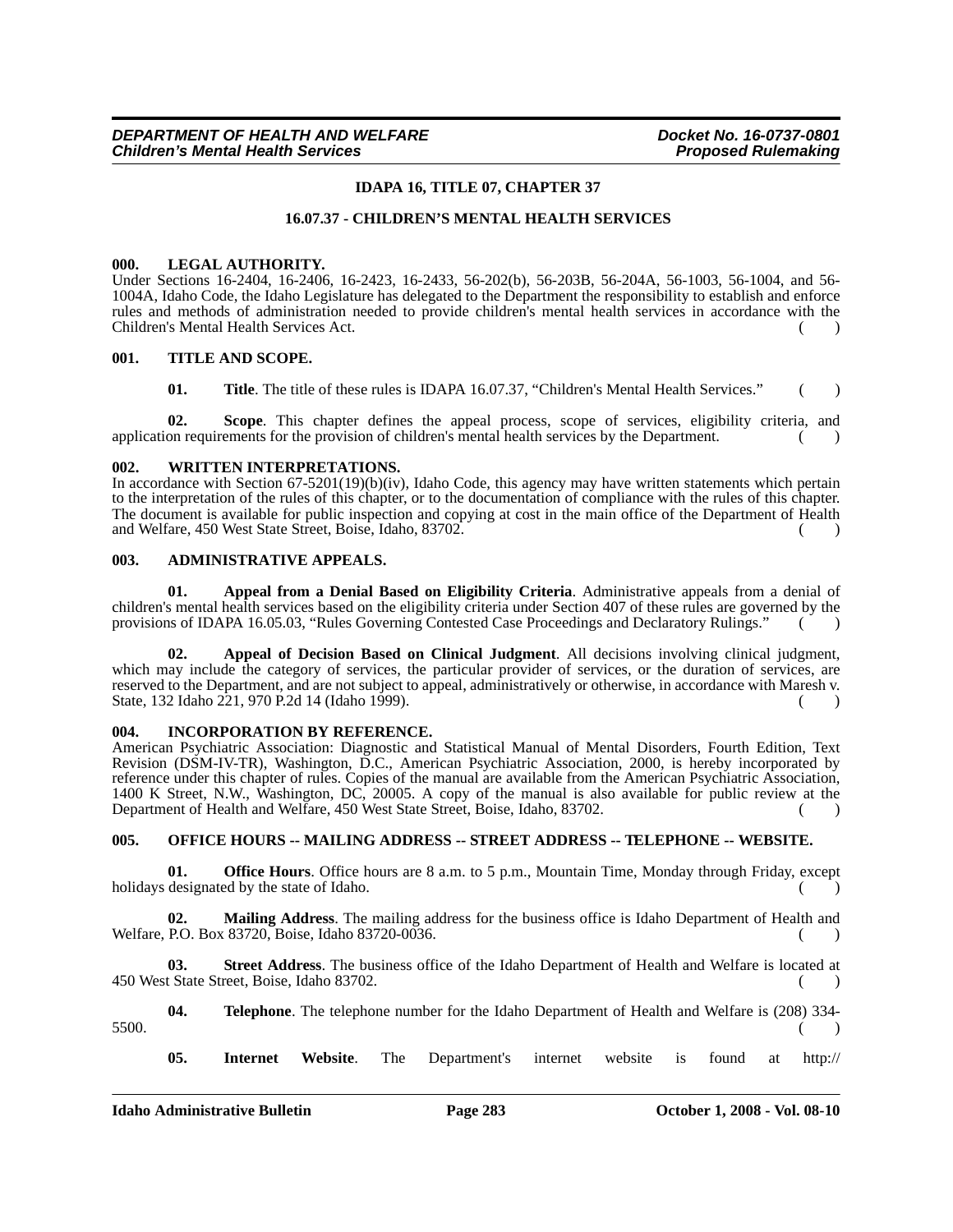#### *DEPARTMENT OF HEALTH AND WELFARE Docket No. 16-0737-0801 Children's Mental Health Services*

www.healthandwelfare.idaho.gov. ()

#### **006. CONFIDENTIALITY OF RECORDS AND PUBLIC RECORDS REQUESTS.**

**01. Confidential Records**. Any information about an individual covered by these rules and contained in the Department's records must comply with IDAPA 16.05.01, "Use and Disclosure of Department Records."  $($  )

**02. Public Records**. The Department will comply with Sections 9-337 through 9-350, Idaho Code, when requests for the examination and copying of public records are made. Unless otherwise exempted, all public records in the custody of the Department are subject to disclosure.

#### **007. -- 008. (RESERVED).**

#### **009. CRIMINAL HISTORY AND BACKGROUND CHECK REQUIREMENTS.**

**01. Compliance with Department Criminal History and Background Check**. Department employees, applicants, transfers, reinstated former employees, student interns, contract employees, volunteers, and others assigned to programs that involve direct contact with children or vulnerable adults as defined under Section 39-5302, Idaho Code, must comply with the provisions in IDAPA 16.05.06, "Criminal History and Background  $\blacksquare$  ( )  $\blacksquare$  ( )  $\blacksquare$ 

**02. Availability to Work or Provide Service**. Certain individuals are allowed to provide services after the criminal history and background check is completed as provided in Section 56-1004A, Idaho Code, except when they have disclosed a designated crime listed in IDAPA 16.05.06, "Criminal History and Background Checks." The criminal history and background check requirements applicable to each provider type are found in the rules that state the qualifications or certification of those providers. () ()

#### **010. DEFINITIONS AND ABBREVIATIONS A THROUGH E.**

For the purposes of these rules, the following terms apply: () ()

**01. Alternate Care**. Temporary living arrangements outside the family home which may include licensed foster care, residential treatment, and other facilities licensed by the state to provide twenty-four (24) hour care for children in accordance with IDAPA 16.06.02, "Rules Governing Standards for Child Care Licensing," or IDAPA 16.03.14, "Rules and Minimum Standards for Hospitals in Idaho." ( )

**02. Alternate Care Plan**. A federally-required component of the treatment plan for children in alternate care. The alternate care plan contains elements related to reasonable efforts, the treatment plan, child's alternate care provider, compelling reasons for not terminating parental rights, Indian status, education, immunization, medical and other information important to the day-to-day care of the child. An alternate care plan is part of the treatment plan for children placed in alternate care.

**03. Area(s) of Concern**. A circumstance or circumstances that brought a child and family to the  $\blacksquare$  attention of the Department.  $\blacksquare$ 

**04. Assessment**. The gathering of historical and current clinical information through a clinical interview and from other available resources to identify the child's mental health issues, the child's strengths, the family's strengths, and the service needs. () ()

**05. Case Management**. A change-oriented service provided to families that assures and coordinates the provision of an assessment, treatment planning, treatment and other services, protection, advocacy, review and reassessment, documentation, and timely closure of a case.  $($ )

**06.** Case Record. Compilation of all electronic and hard copy documentation relating to a child who is receiving or has received children's mental health services including legal documents, identifying information, and  $\blacksquare$ assessments.  $\begin{pmatrix} 0 & 1 \end{pmatrix}$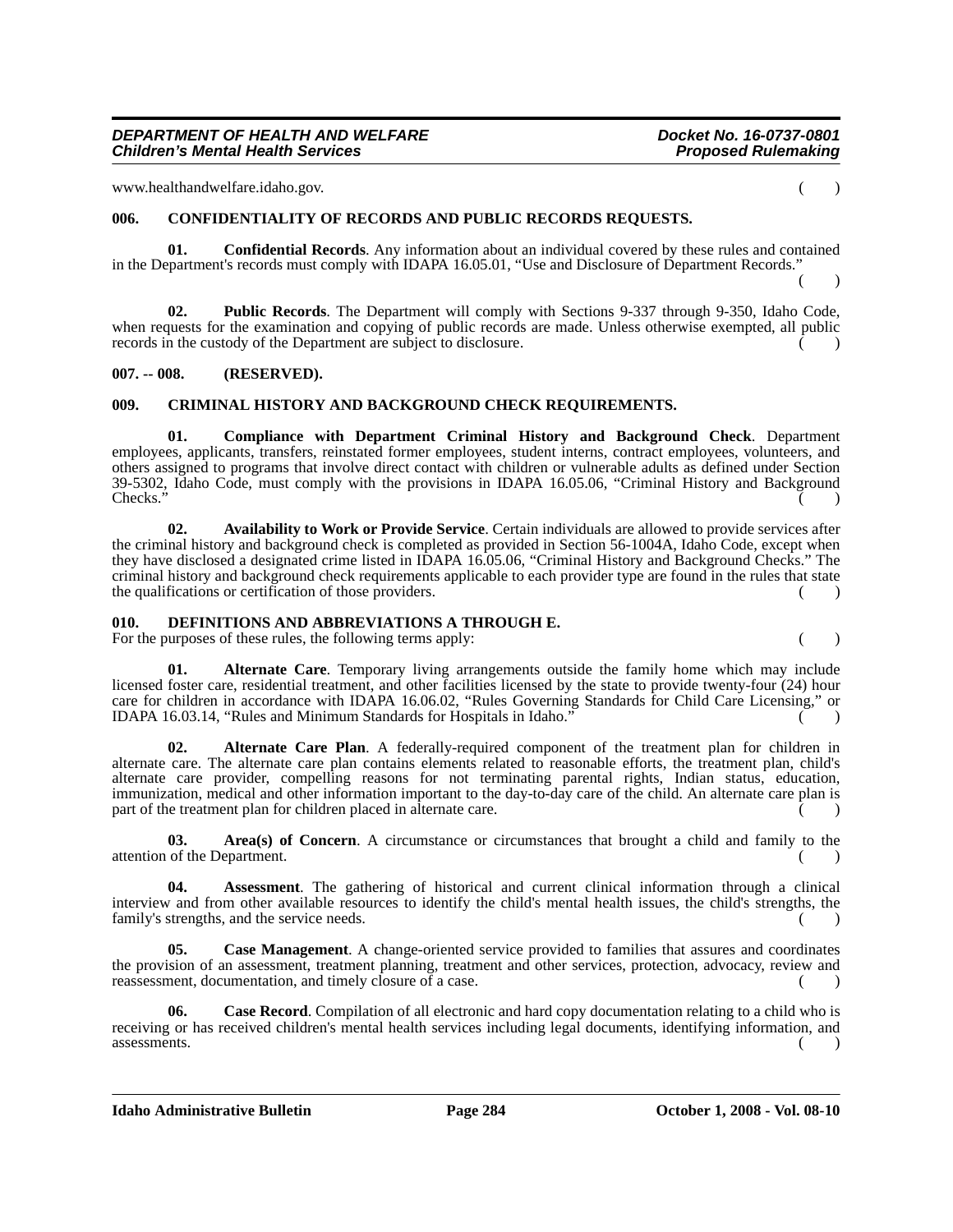| DEPARTMENT OF HEALTH AND WELFARE         | Docket No. 16-0737-0801    |
|------------------------------------------|----------------------------|
| <b>Children's Mental Health Services</b> | <b>Proposed Rulemaking</b> |

**07.** Child. An individual who is under the age of eighteen (18) years.

**08. Children's Mental Health Services**. The children's mental health services are listed under Section 400 of these rules. These services are provided in response to the mental health needs of children eligible for services under Subsection 407 of these rules and their families in accordance with the provisions of the Children's Mental Health Services Act, Title 16, Chapter 24, Idaho Code.

**09. Clinician**. Any of the direct service personnel with a Master's degree working in regional Children's Mental Health programs, including master's level social workers, psychologists, counselors, and family  $t$ herapists.  $($ )

**10.** Crisis Intervention. A set of planned activities for a child eligible for services under Subsection 407 of these rules designed to reduce the risk of life-threatening harm to self or another person. ( )

**11. Crisis Response**. A service for a child that involves immediate actions taken to assess risk or intervene in an emergency as defined in Section 16-2403(6), Idaho Code. A determination of eligibility under Subsection 407 of these rules is not required for crisis response. () ()

**12. Day Treatment Services**. Intensive nonresidential services that include an integrated set of educational, clinical, social, vocational, and family interventions provided on a regularly scheduled, typically daily, basis.  $($   $)$ 

**13. Department**. The Idaho Department of Health and Welfare or its designee. The Department is designated as the State Mental Health Authority under Section 39-3124, Idaho Code.

**14. Desired Result**. Behaviorally-specific description of the child's and family's circumstances when the factors that brought the child and family to the Department's attention, either no longer exist or are significantly reduced. reduced.  $($  )

**15. Director.** The Director of the Idaho Department of Health and Welfare or his designee. ()

**16. Emergency**. Emergency, as defined in Section 16-2403(6), Idaho Code, means a situation in which the child's condition, as evidenced by recent behavior, poses a significant threat to the health or safety of the child, his family or others, or poses a serious risk of substantial deterioration in the child's condition which cannot be eliminated by the use of supportive services or intervention by the child's parents, or mental health professionals, and treatment in the community while the child remains in his family home. () ()

**17. Extended Family Member of an Indian Child**. As defined by the law or custom of an Indian child's tribe or, in the absence of such law or custom, a person who has reached the age of eighteen (18) and who is an Indian child's grandparent, aunt or uncle, brother or sister, brother-in-law or sister-in-law, niece or nephew, first or second cousin, or stepparent. ( )

# **011. DEFINITIONS AND ABBREVIATIONS F THROUGH K.**

For the purposes of these rules, the following terms apply: () ()

**01. Family**. A family is two (2) or more persons related by blood, marriage, or adoption.  $($ 

**02. Family Support Services**. Assistance provided to a family to assist them in caring for a child eligible for services under Subsection 407 of these rules. The purpose of family support services is to strengthen adults in their role as parents through the provision of services including: assistance with transportation, family counseling services, training, education, and emergency assistance funds in accordance with IDAPA 16.06.13, "Rules Governing Emergency Assistance for Families and Children." Family support services must be on the treatment  $\mathsf{plan.}$  ( )

**03. Federal Poverty Guidelines**. Guidelines issued annually by the Federal Department of Health and Human Services establishing the poverty income limits. The federal poverty guidelines for the current year may be found at: http://aspe.hhs.gov/poverty/. ( )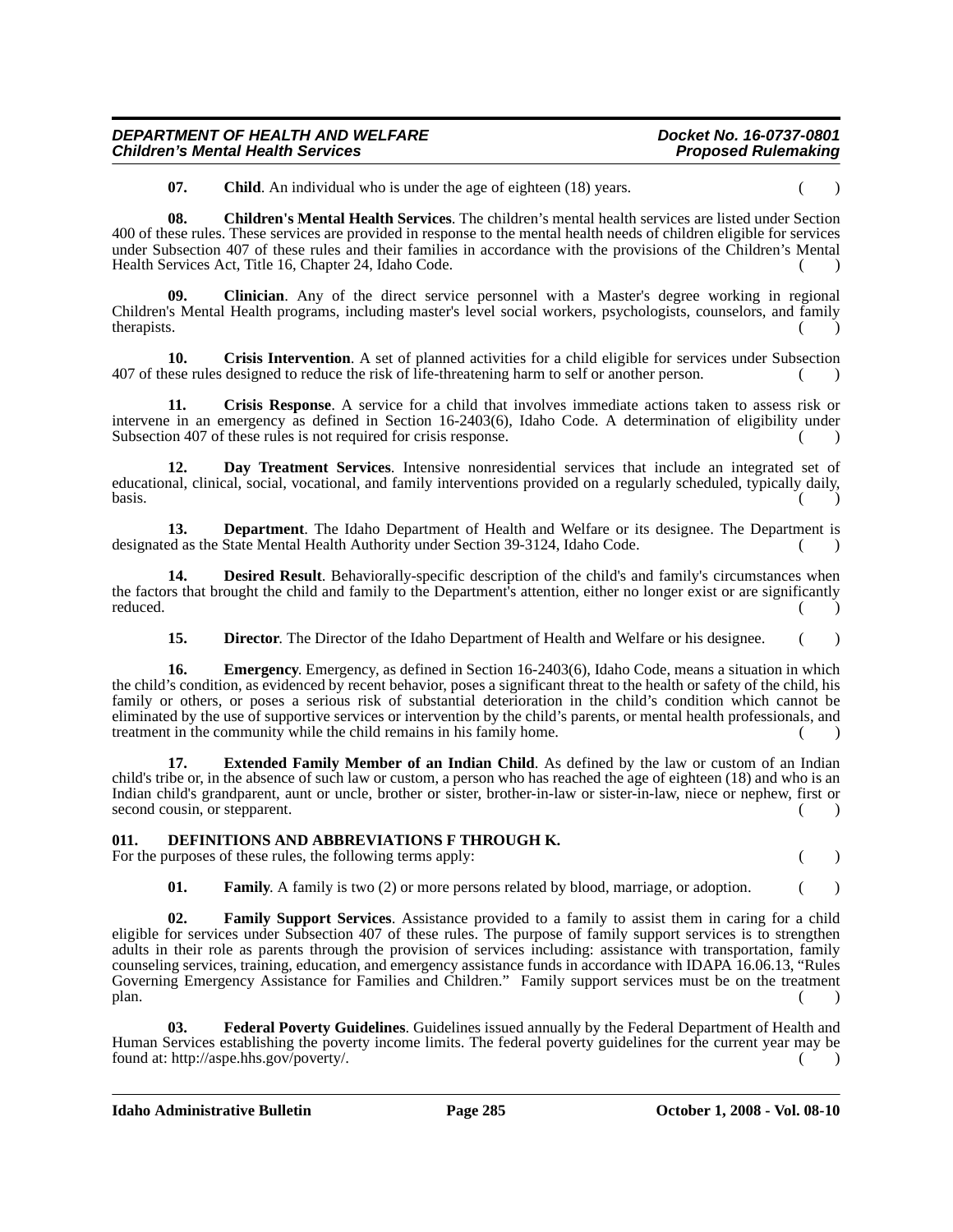# **04. Guardian**. ( ) **a.** As set forth under Title 15, Chapter 5, Part 2, Idaho Code, an individual who has been appointed by a court of law to have and exercise the powers and responsibilities of a parent who has not been deprived of custody of his minor and unemancipated child, as set forth under Title 15, Chapter 5, Part 2, Idaho Code; or ( ) **b.** The Department, an agency, or an individual, other than a parent, who is acting in the place of a parent (in loco parentis) and has assumed legal responsibility for, custody of, or possession of a child.  $($ **05.** Independent Living. Services provided to eligible foster or former foster youth ages fifteen (15) to twenty-one (21) designed to support a successful transition to adulthood. **06. Indian**. Any person who is a member of an Indian tribe or who is an Alaska Native and a member of a Regional Corporation as defined in 43 USC 1606. ( ) **07.** Indian Child. Any unmarried person who is under the age of eighteen (18) who is:  $\qquad \qquad$  () **a.** A member of an Indian tribe; or  $($ ) **b.** Eligible for membership in an Indian tribe and the biological child of a member of an Indian tribe. ( ) **08. Indian Child Welfare Act (ICWA)**. The Indian Child Welfare Act, 25 USC 1901, et seq. ( ) **09. Indian Child's Tribe**. ( ) **a.** The Indian tribe in which an Indian child is a member or eligible for membership; or  $($ ) **b.** In the case of an Indian child who is a member of or eligible for membership in more than one (1) tribe, the Indian tribe with which the Indian child has the more significant contacts. ( ) **10. Indian Tribe**. Any Indian Tribe, band, nation, or other organized group or community of Indians recognized as eligible for the services provided to Indians by the Secretary because of their status as Indians, including any Alaska Native village as defined in  $43 \text{ USC } 1602(c)$ . **11. Inpatient Services**. Mental health and medical services provided to a child admitted to a psychiatric hospital. (a) a set of the system of the system of the system of the system of the system of the system of the system of the system of the system of the system of the system of the system of the system of the s **012. DEFINITIONS AND ABBREVIATIONS L THROUGH R.** For the purposes of these rules, the following terms apply: () () **01. Licensed**. Facilities or programs that are licensed in accordance with the provisions of IDAPA 16.06.02, "Rules Governing Standards for Child Care Licensing," or hospitals licensed in accordance with IDAPA 16.03.14, "Rules and Minimum Standards for Hospitals in Idaho." ( )

**02. Medicaid**. Idaho's Medical Assistance Program administered under Title XIX of the Social Security Act. (a)

**03. Outpatient Services**. Mental health services provided to a child who is not admitted to a psychiatric hospital or in a residential treatment setting. ( )

**04. Parent**. A person who, by birth or through adoption, is considered legally responsible for a child. The term "guardian" is not included in the definition of parent. () ()

**05. P.L. 96-272**. Public Law 96-272, the federal "Adoption Assistance and Child Welfare Act of 1980."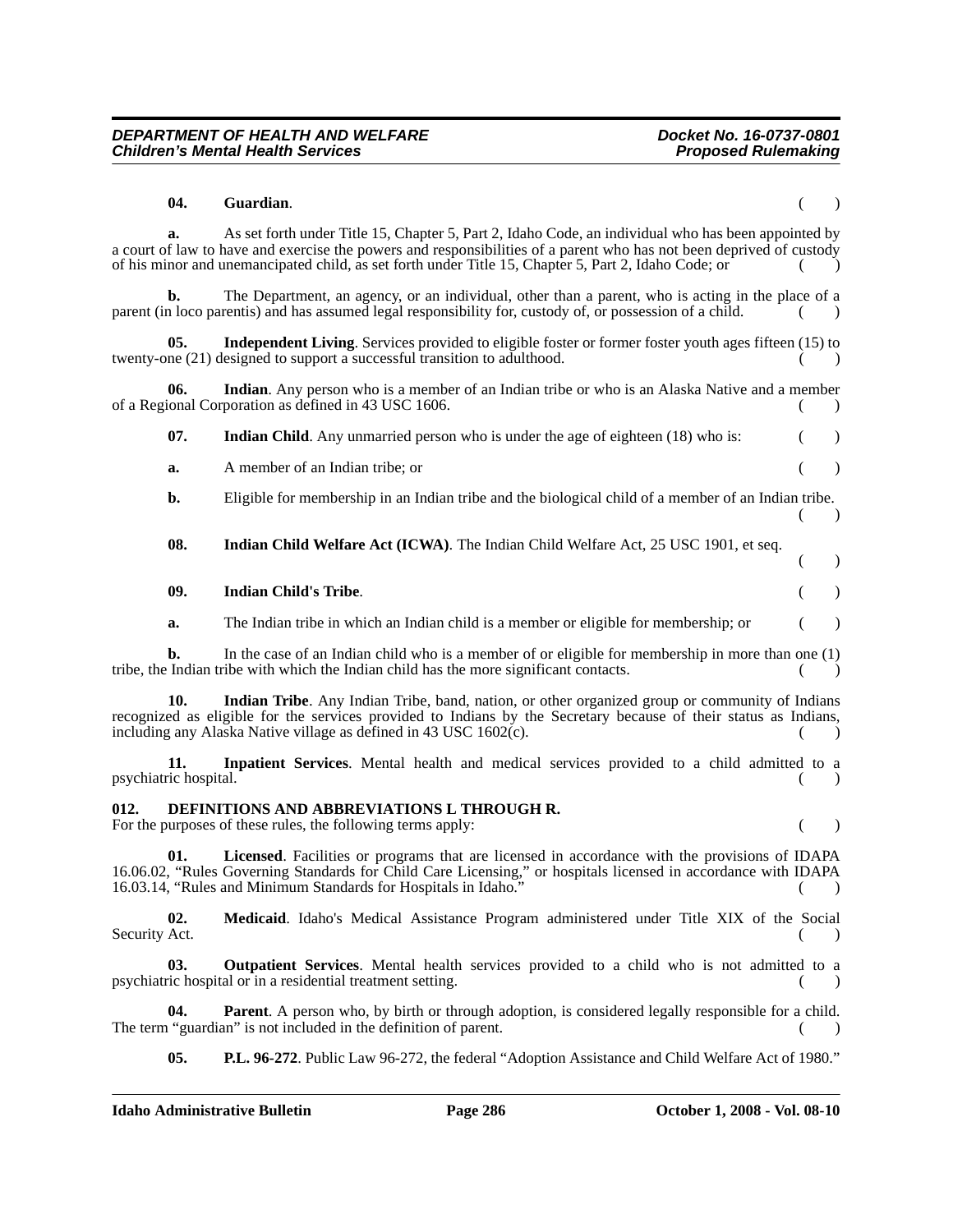( )

**06. P.L. 105-89**. Public Law 105-89, the federal "Adoptions and Safe Families Act of 1997," amends P.L. 96-272 and prohibits states from delaying or denying cross-jurisdictional adoptive placements with an approved  $f_{\text{amily.}}$  (b)  $\left( \begin{array}{c} 0 \\ 0 \end{array} \right)$ 

**07. Reasonable Efforts**. A court determination that the Department offered or provided services to a family intended to assist a child eligible for services under Subsection 407 of these rules to remain in the family home, return to the family home, or to finalize a permanency plan.

**08. Residential Treatment**. A treatment facility licensed as a children's residential care facility that provides twenty-four (24) hour care in a highly-structured setting delivering substitute parental care and mental health services. (a) and the services of the services of the services of the services of the services of the services of the services of the services of the services of the services of the services of the services of the s

**09. Respite Care**. Time-limited care provided to children. Respite care is utilized in circumstances which require short term, temporary care of a child by a caregiver different from his usual caregiver. The duration of an episode of respite care ranges from one (1) partial day up to fourteen (14) consecutive days. ()

#### **013. DEFINITIONS AND ABBREVIATIONS S THROUGH Z.**

For the purposes of these rules, the following terms apply: () ()

**01. Sliding Fee Scale**. A scale used to determine an individual's cost for services based on Federal Poverty Guidelines and found in IDAPA 16.07.01, "Behavioral Health Sliding Fee Schedules." ()

**02. Teens at Risk**. Individuals attending Idaho secondary public schools who have been identified as expressing or exhibiting indications of depression, suicidal inclination, emotional trauma, substance use, or other behaviors or symptoms that indicate the existence of, or that may lead to, the development of mental illness or a substance use disorder.

**03. Teen Early Intervention Specialist**. A person with a master's degree in social work, psychology, marriage and family therapy, counseling, chemical dependency, addictive studies, psychiatric nursing, or very closely-related field of study contracted to work with teens at risk.

**04. Treatment Foster Care**. A service that provides clinical intervention for children eligible for services under Subsection 407 of these rules within the private homes of trained, licensed foster families.  $\sim$  ()

**05.** Title IV-E. Title IV-E under the Social Security Act provides funding for foster care maintenance and adoption assistance payments for certain eligible children. () ()

**06. Title XIX (Medicaid)**. Title XIX of the Social Security Act, known as Medicaid, is a medical benefits program jointly financed by the federal and state governments and administered by the states. This program pays for medical assistance for certain individuals and families with low income and limited resources. ( )

**07. Treatment Plan**. A written and signed agreement between the Department and a parent or guardian that serves as the guide for the provision of services. The plan contains treatment goals, areas of concern, desired results, and task responsibilities, including payment for services. The plan, developed with the child, when possible, and the child's parent or guardian clearly identifies who does what, when, and how. The treatment plan includes the alternate care plan, if the child is in alternate care. () ()

**08. Voluntary Placement Agreement**. A standardized written agreement signed by a parent or guardian and the Department that outlines specific responsibilities of each party and authorizes the Department to place a child in alternate care.

**09.** Wraparound. Wraparound is a planning process that brings together a team of professionals and citizens working together to support children eligible for services under Subsection 407 of these rules and their families. Members of the team include the child, family members, representatives of public and private agencies, civic groups, and other community members. The services and supports focus on the strengths of the child and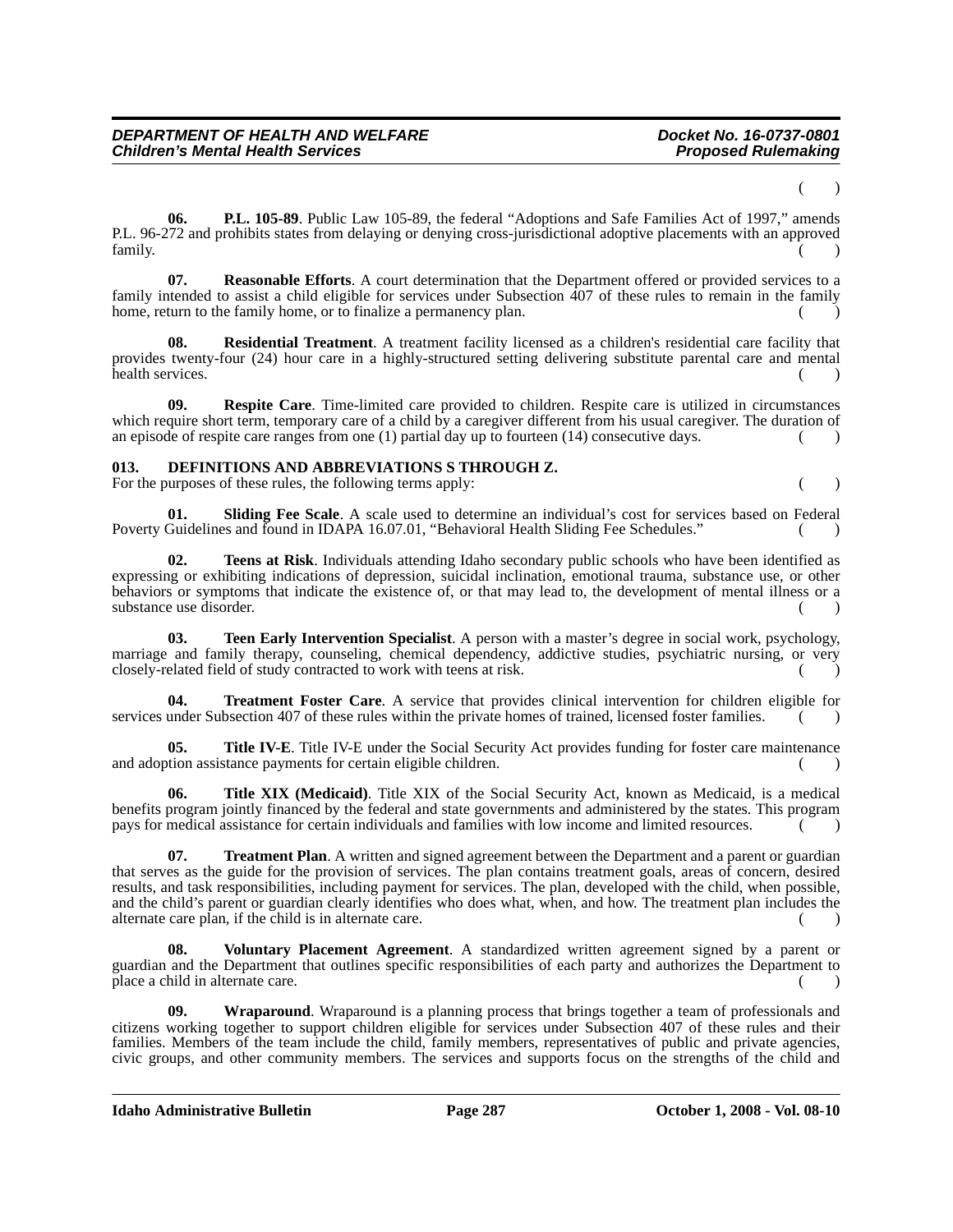family, are provided in the local community, and are customized to fit the individual culture of the family.  $($ 

# **014. -- 099. (RESERVED).**

#### **GENERAL PROVISIONS FOR CHILDREN RECEIVING MENTAL HEALTH SERVICES AND THEIR FAMILIES (Sections 100 Through 399)**

#### **100. GENERAL REQUIREMENTS FOR CHILDREN AND FAMILIES.**

**01. Reasonable Efforts**. The Department must document services offered or provided to a family to assist a child eligible for services under Subsection 407 of these rules to remain in the family home, return to the family home, or finalize a permanency plan. The court will make the determination of whether or not the Department's efforts were reasonable. ( )

**02. Least Restrictive Setting**. Whenever possible, the Department will arrange placement: ( )

**a.** In the least restrictive setting available that will meet the child's mental health treatment needs; and  $($ 

**b.** That is in close proximity to the parent or guardian. ( )

**c.** If the placement does not meet the requirements of Subsections 100.02.a. and 100.02.b. of this rule, the Department will provide written justification to the child's parent or guardian that the placement is in the best interests of the child. ( )

**03. Visitation for Child's Parent or Guardian**. Visitation arrangements will be documented in the alternate care plan. () ()

#### **04. Notification of Change in Placement**. ( )

**a.** The Department will provide written notification to the child's parent or guardian no later than seven (7) days after a child's change of placement. ( )

**b.** If an Indian child under jurisdiction of the court is relocated to another alternate care setting, similar notice must be sent to the child's Indian custodian, and the child's tribe. Wherever these rules require notice to the parent or custodian and tribe of an Indian child, notice must also be provided to the Secretary of the Interior by certified mail with return receipt requested to Department of the Interior, Bureau of Indian Services, Division of Social Services, Code 450, Mail Stop 310-SIB, 1849 C Street, N.W., Washington, D.C. 20240. In addition, under 25 CFR Section 23.11, copies of such notices must be sent by certified mail with return receipt requested to the Portland Area Director, Bureau of Indian Affairs, 911 NE 11th Avenue, Portland, OR 97232. If the identity or location of the parent or Indian custodian and the tribe cannot be determined, notice of the proceeding must be given to the Secretary, who will provide notice to the parent or Indian custodian and tribe.

# **101. TREATMENT PLAN DEVELOPMENT.**

**01. Development of Treatment Plan**. A treatment plan will be completed within fifteen (15) days of the date the child was determined eligible for Children's Mental Health services. The parent or guardian will be given the opportunity to participate in the development of the treatment plan and to sign it. If the services are court-ordered and the parent or guardian refuses to sign the plan, the reason for their refusal will be documented on the plan. If the services are voluntary and the parent or guardian refuses to sign the plan, the Department may close the case. (

**02. Annual Development of Treatment Plan**. The Department will develop a plan at least annually. The parent or guardian will be given the opportunity to participate in the annual development of the treatment plan and to sign it.  $( )$ 

**03.** One Hundred Twenty Day Review. Treatment plans are to be reviewed with the family at least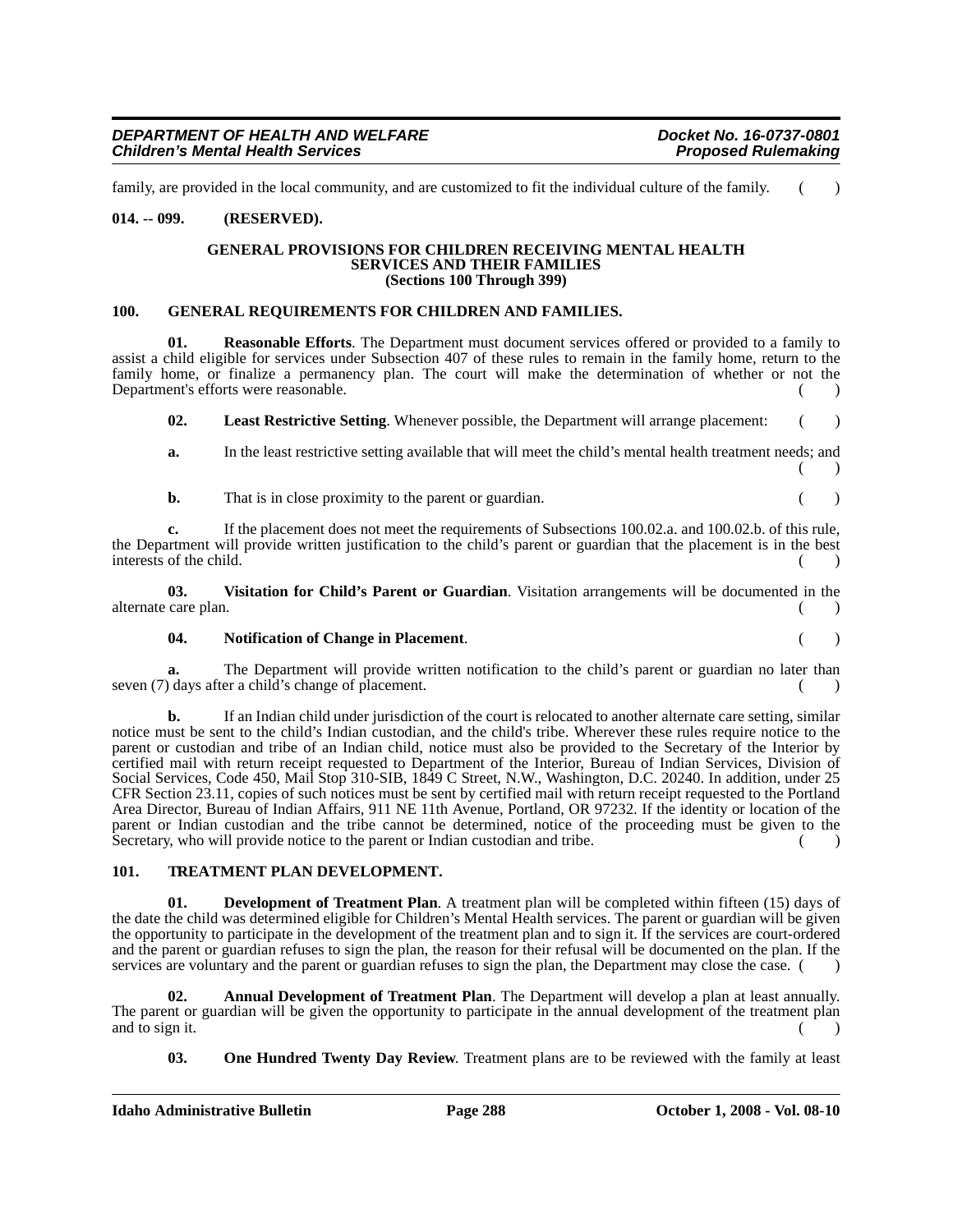### *DEPARTMENT OF HEALTH AND WELFARE Docket No. 16-0737-0801* **Children's Mental Health Services**

once every one hundred twenty (120) days. ( )

**04. Goals and Tasks**. Treatment plans must include a long-term goal that identifies specific behavior changes, has measurable desired results, and has specific tasks that identify who, how, and when the tasks will be completed. (a) and the contract of the contract of the contract of the contract of the contract of the contract of the contract of the contract of the contract of the contract of the contract of the contract of the contrac

# **102. -- 104. (RESERVED).**

# **105. CASE RECORDS.**

**01. Electronic and Physical Files**. The Department must maintain an electronic file and a physical file containing information on each child receiving children's mental health services. The physical file may include nonelectronic documentation such as originals or copies of all court orders, birth certificates, social security cards and assessment information which originates outside the Department. () ()

**02. Storage of Records**. All physical case records must be stored in a secure file storage area, away from public access and retained not less than five (5) years after the case is closed, after which they may be destroyed.

**a.** Exception for Adoption Records. Complete family case records involving adoptive placements must be forwarded to the Department's central adoption unit for permanent storage.

**b.** Exception for Case Records Involving an Indian Child. A case record involving an Indian child must be available at any time at the request of an Indian child's tribe or the Secretary of the Interior. ()

# **106. -- 399. (RESERVED).**

#### **CHILDREN'S MENTAL HEALTH SERVICES (Sections 400 through 499)**

## **400. CHILDREN'S MENTAL HEALTH SERVICES.**

The Department is the lead agency in establishing and coordinating community supports, services, and treatment for children eligible for services under Subsection 407 of these rules and their families. The following services, as defined under Sections 010 through 013 of these rules, are provided by or through Children's Mental Health field offices in each region: ( )

| 01. | Assessment.                     |  |
|-----|---------------------------------|--|
| 02. | <b>Case Management.</b>         |  |
| 03. | <b>Crisis Response.</b>         |  |
| 04. | Day Treatment Services.         |  |
| 05. | <b>Family Support Services.</b> |  |
| 06. | <b>Independent Living.</b>      |  |
| 07. | <b>Inpatient Services.</b>      |  |
| 08. | <b>Outpatient Services.</b>     |  |
| 09. | <b>Residential Treatment.</b>   |  |
| 10. | <b>Respite Care.</b>            |  |
| 11. | <b>Treatment Foster Care.</b>   |  |
|     |                                 |  |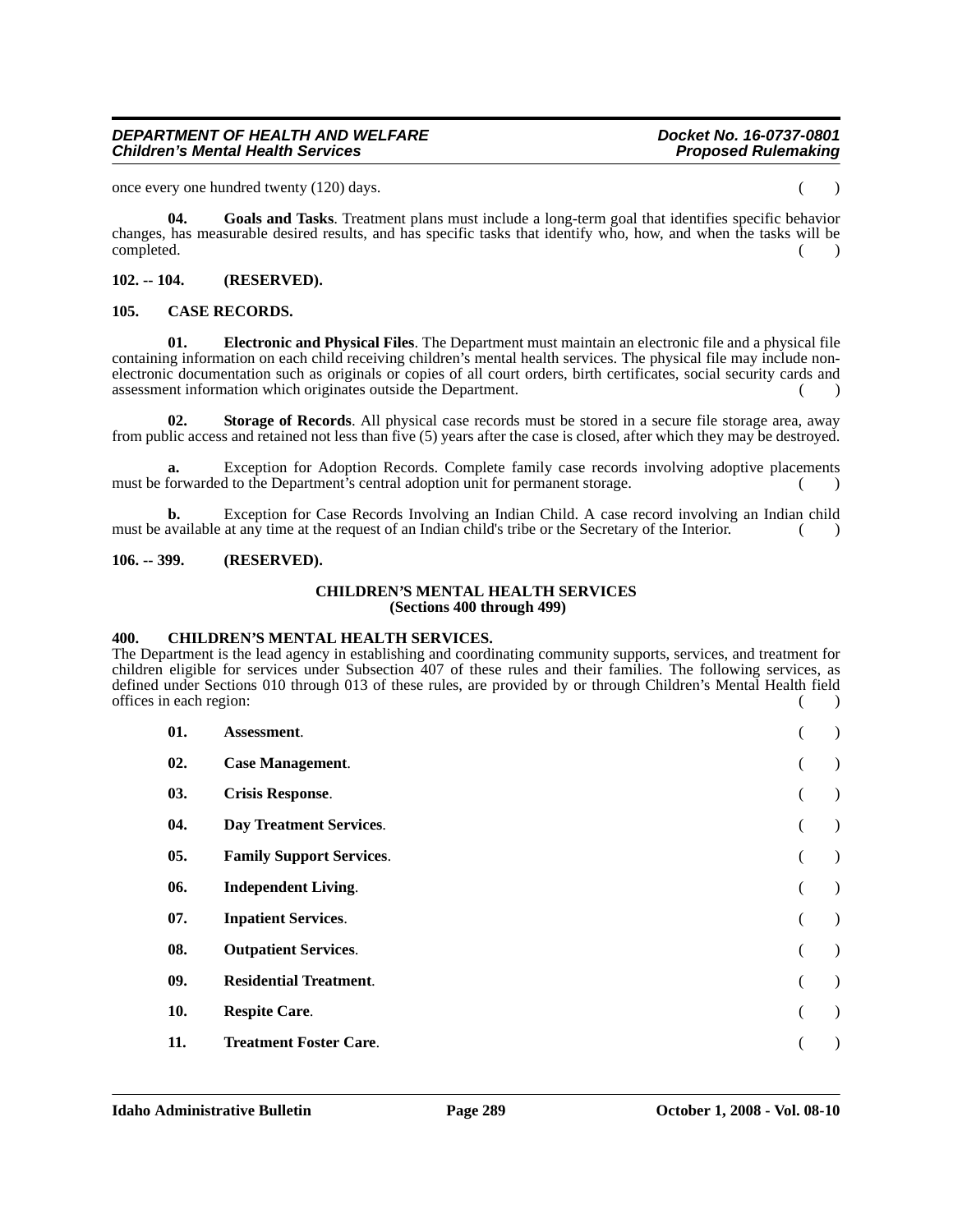# **12. Wraparound**. ( )

*Children's Mental Health Services* 

# **401. TEENS AT RISK PROGRAM.**

The Teens at Risk program is for individuals attending Idaho secondary public schools who have been identified as expressing or exhibiting indications of depression, suicidal inclination, emotional trauma, substance use, or other behaviors or symptoms that indicate the existence of, or that may lead to, the development of mental illness or a substance use disorder. The Department may enter into contracts for Teens at Risk programs in cooperation with Idaho public school districts. The Department reserves the right to make the final determination to award a school district a Teens at Risk contract. (a)

**01.** Application. School districts may apply to the Department through a competitive application process. The Department will provide written information to the State Department of Education and interested school districts on the amount of funding available, closing date for submission of applications, and information on how to obtain application forms and instructions by July 1 of each year that funding is available. Only applications submitted on the prescribed forms and consistent with Department instructions will be considered for evaluation.

#### **02. Contracting Process**. ( )

**a.** A team comprised of at least one (1) Department staff person, a representative from the state Department of Education, a representative from the local school district, and a parent, will evaluate the applications from school districts for contracts for Teens at Risk programs. The evaluation criteria will include the demonstrated need for the program in the school district and the contribution the school district is providing to the program, with a preference for rural school districts. The Department will consider the team recommendations and make the final determination of contracts for Teens at Risk programs. () ()

**b.** The number of school districts awarded a Teens at Risk program will depend upon the amount of specific funding appropriated by the legislature for this program. ( )

**c.** The Department will enter into a written contract with each school district awarded a Teens at Risk program. The contract will set forth the terms, services, data collecting, funding, and other activities prior to the implementation of the program.

**03. Services**. Teen early intervention specialists hired or under contract with the school district will be available to serve teens at risk within the school setting. Services will include group counseling, recovery support, suicide prevention and other mental health and substance use disorder counseling services as needed. Teens at risk who are not enrolled in public schools may only participate in services with the permission of the local school principal for the Teens at Risk program or when ordered by a judge. Parents of teens participating in the Teens at Risk program will not be charged for services provided by the program.

**04. Outcomes**. The Department will gather data and evaluate the effectiveness of the Teens at Risk program. In accordance with Section 16-2404A(7), Idaho Code, the Department may contract with state universities or colleges to assist in the identification of appropriate data elements, data collection, and evaluation. Data elements used to evaluate the program may include: ( )

| $402. - 404.$ | (RESERVED).                                                |  |  |
|---------------|------------------------------------------------------------|--|--|
| e.            | Academic achievement and school disciplinary actions.      |  |  |
| d.            | Access to mental health services; and                      |  |  |
| c.            | Impacts on juvenile mental health and drug courts;         |  |  |
| b.            | Teen suicide rates;                                        |  |  |
| a.            | Teen arrests, detention, and commitments to state custody; |  |  |

 $($  )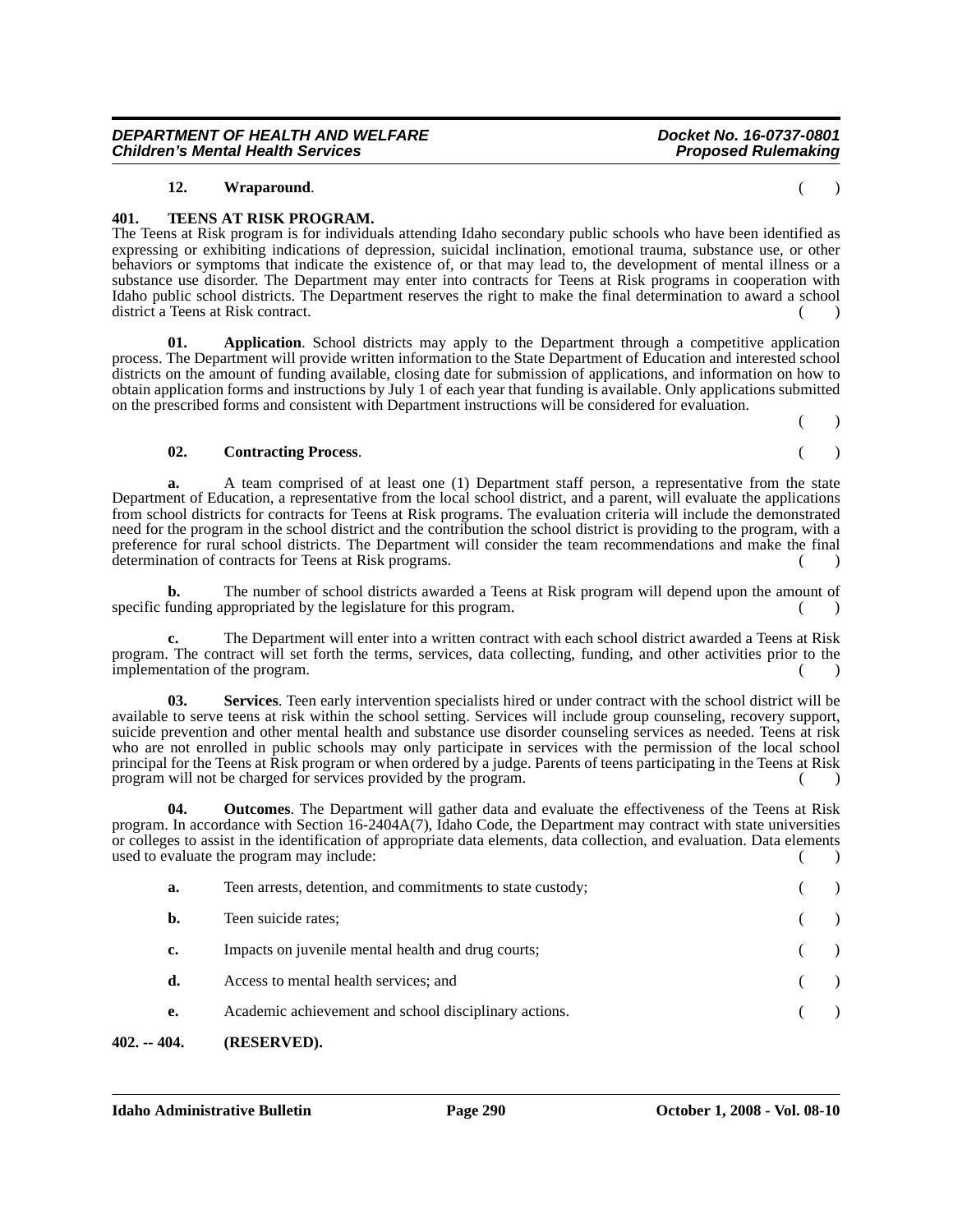#### *DEPARTMENT OF HEALTH AND WELFARE Docket No. 16-0737-0801 Children's Mental Health Services*

# **405. ACCESSING CHILDREN'S MENTAL HEALTH SERVICES.**

Children's mental health services may be accessed either through an application for services or through a court order for services. An application for services must be signed by a child's parent or guardian. ( )

#### **406. MENTAL HEALTH ASSESSMENT.**

Once an application has been signed or a court order has been received for children's mental health services, the Department will schedule and conduct a mental health assessment. A Department clinician will either complete a mental health assessment, or, at the Department's discretion, accept an assessment completed by another mental health professional. In order to be considered, assessments completed by other mental health professionals must have occurred within ninety (90) days prior to the date of application or court order. The Department clinician will gather additional information, as needed, in order to complete the assessment process.  $\left( \right)$ 

# **407. ELIGIBILITY DETERMINATION.**

**01. Eligibility Requirements**. To be eligible for children's mental health services through a voluntary application to the Department, the applicant must:  $\sim$  (

| a.             | Be under eighteen (18) years of age; |  |
|----------------|--------------------------------------|--|
| $\mathbf{b}$ . | Reside within the state of Idaho:    |  |

**c.** Have a DSM-IV-TR Axis I diagnosis. A substance use disorder alone, or developmental disorder alone, does not constitute an eligible Axis I diagnosis, although one (1) or more of these conditions may co-exist with an eligible Axis I diagnosis; and ( )

**d.** Have a substantial functional impairment as assessed by using the Child and Adolescent Functional Assessment Scale (CAFAS) or the Preschool and Early Child Functional Assessment Scale (PECFAS). Substantial functional impairment requires a full eight (8) (CAFAS) or seven (7) (PECFAS) scale score of eighty (80) or higher with "moderate" impairment in at least one (1) of the following three (3) scales:  $($ 

|                           | Self-harmful behavior; |  |
|---------------------------|------------------------|--|
| $\overline{\mathbf{u}}$ . | Moods/emotions; or     |  |
| iii.                      | Thinking.              |  |

**02. Court-Ordered Assessment, Treatment, and Services**. The court may order the Department to provide assessment, treatment, and services under the Children's Mental Health Services Act, Title 16, Chapter 24, Idaho Code and the Juvenile Corrections Act, Title 20, Chapter 5, Idaho Code. Subject to court approval, the Department will make efforts to include parents and guardians in the assessment, treatment, and service planning process.  $\qquad \qquad ( )$ 

**03. Ineligible Conditions**. A child who does not meet the requirements under Subsections 407.01 and 407.02 of this rule is not eligible for children's mental health services, other than crisis response. A child with a diagnosis of substance use disorder alone, or developmental disorder alone, may be eligible for Department services under IDAPA 16.07.17, "Alcohol and Substance Use Disorders Services" or IDAPA 16.04.11, "Developmental Disabilities Agencies," for substance use or developmental disability services. ()

# **408. -- 409. (RESERVED).**

# **410. NOTICE OF DECISION ON ELIGIBILITY.**

**01. Notification of Eligibility Determination**. The Department will determine the child's eligibility for children's mental health services, in accordance with Section 407 of these rules, within thirty (30) calendar days of receipt of a signed application for services. Within five (5) working days of the determination of eligibility, the Department will send written notification to the child's parent or guardian of the eligibility determination. The written notice will include: () ()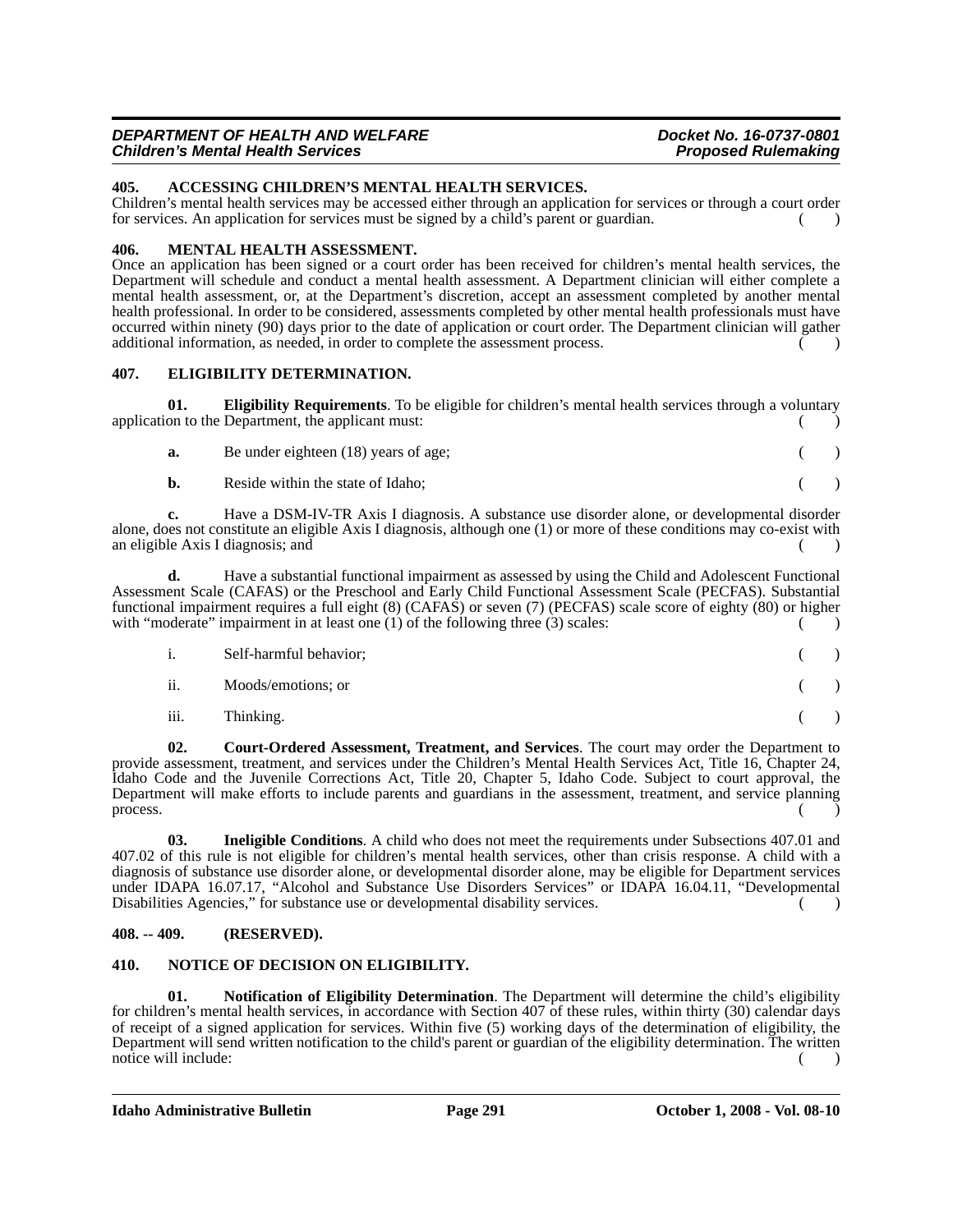| а.        | The child's name and identifying information;                                           |         |  |
|-----------|-----------------------------------------------------------------------------------------|---------|--|
| <b>b.</b> | A statement of the decision:                                                            |         |  |
| c.        | A concise statement of the reasons for the decision; and                                |         |  |
| d.        | The process for pursuing an administrative appeal regarding eligibility determinations. | $($ $)$ |  |

**02. Parental Rights**. If the Department determines that an applicant is eligible for children's mental health services through the Department, the Department clinician must inform the child's parent or guardian that they have the right to reject the services offered by the Department, unless imposed by court order.

**03. Other Information that Must be Provided to the Parent**. The clinician must also inform the parent that fees may be charged for certain services, in accordance with IDAPA 16.07.01, "Behavioral Health Sliding Fee Schedules," and that a parent has financial responsibility for the child.

**04. Reapplication for Mental Health Services**. If the Department determines that a child is not eligible for children's mental health services through the Department, the child's parent or guardian may reapply after  $\sin(6)$  months or at any time upon a showing of a substantial, material change in circumstances.

# **411. -- 414. (RESERVED).**

# **415. TREATMENT PLAN.**

A treatment plan will be developed by the Department, a parent or guardian, and the child, if appropriate, and may include the service provider. This plan will be specific, measurable, and realistic in the identification of the goal(s), relevant areas of concern, and desired results, and will be developed in accordance with the requirements under Section 101 of these rules. ( )

# **416. OUTCOMES FOR CHILDREN'S MENTAL HEALTH SERVICES.**

Outcomes for children's mental health services are measured through the administration of a satisfaction survey and a standardized functional assessment tool, such as CAFAS or PECFAS.

# **417. USE OF PUBLIC FUNDS AND BENEFITS.**

Public funds and benefits will be used to provide services for children eligible for services under Subsection 407 of these rules and their families. Services should be planned and implemented to maximize the support of the family's ability to provide adequate safety and well-being for the child at home. If the child cannot receive adequate services within the family home, community resources will be provided to minimize the need for institutional or alternate care placement. Services will be individually planned with the family to meet the unique needs of each child and family. Services will be provided without requiring that a parent or guardian relinquish custody of the child. ()

# **418. CHARGES TO PARENT(S).**

Parent(s) of a child eligible for services under Subsection 407 of these rules who is receiving outpatient services either directly from the Department or through Department contracts with private providers, are responsible for paying for services provided to their child and to their family, including court-ordered children's mental health services. The amount charged for each service will be in accordance with the ability of parent(s) to pay as determined under IDAPA 16.07.01, "Behavioral Health Sliding Fee Schedules." Parent(s) will not be charged for services provided to their child through a Teens at Risk program. () ()

# **419. SLIDING FEE SCHEDULE FOR CHILDREN'S MENTAL HEALTH OUTPATIENT SERVICES.**

The fee charged to parents for outpatient children's mental health services is determined using the sliding fee schedule under IDAPA 16.07.01, "Behavioral Health Sliding Fee Schedules," Section 300. ( )

# **420. FEE DETERMINATION FOR CHILDREN'S MENTAL HEALTH OUTPATIENT SERVICES.**

Prior to the delivery of outpatient services, a "Fee Determination" form must be completed by a child's parent when requesting children's mental health services. The fee determination process includes the considerations found under IDAPA 16.07.01, "Behavioral Health Sliding Fee Schedules," Section 400. ( )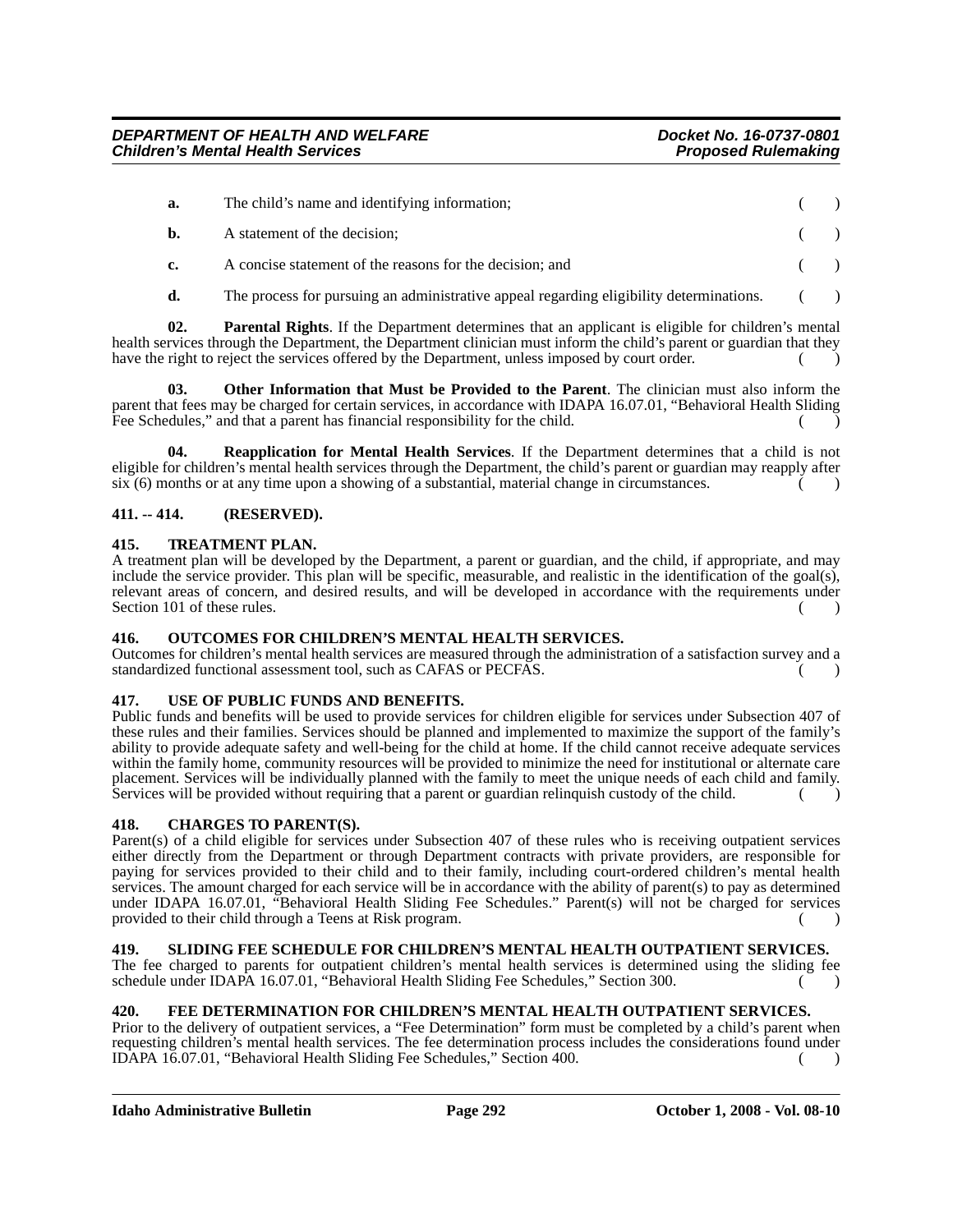**421. -- 499. (RESERVED).**

#### **ALTERNATE CARE (Sections 500 Through 599)**

#### **500. AUTHORITY FOR ALTERNATE CARE PLACEMENT.**

The Department may place a child into alternate care under either of the following conditions in Subsection 500.01 or  $500.02$  of this rule: ()

**01.** Court Order. The Department may place a child into alternate care when the Department has been ordered by the Court to provide alternate care for a child; or ( )

**02. Voluntary Placement**. The Department may place a child into alternate care with the Department when a parent or guardian is no longer able to maintain a child eligible for services under Subsection 407 of these rules in the child's home and the Department determines that the child would benefit from alternate care and treatment services. A treatment plan, alternate care plan, and a voluntary placement agreement must be developed by the Department and the parent or guardian prior to the child's placement in alternate care. The treatment plan will identify areas of concern, goals, desired results, time frames, tasks and task responsibilities.

**a.** A voluntary placement agreement entered into between the Department and a parent or the guardian of a minor child may be revoked at any time by the child's parent or guardian.

**b.** Voluntary alternate care placements exceeding one hundred eighty (180) days, without a judicial determination that it is in the best interests of the child to continue his current placement, cannot be reimbursed by Title IV-E funds. The Department may request the court hold a hearing for the child in accordance with 16-2407(3), Idaho Code. ( )

#### **501. PROTECTIONS FOR CHILDREN IN ALTERNATE CARE.**

**01. Statutory Requirements**. The Department must arrange alternate care in accordance with the protections established in Public Law 96-272; the federal "Adoption Assistance and Child Welfare Act of 1980," as amended by Public Law 105-89; the Adoption and Safe Families Act of 1997; the Children's Mental Health Services Act, Title 16, Chapter 24, Idaho Code; the Child Protective Act, Title 16, Chapter 16, Idaho Code; and the Indian Child Welfare Act. (a)

**02. Requirement for Licensure**. A child that is placed in alternate care must be placed in a licensed foster home, licensed residential care facility, or in a licensed hospital. ( )

**03.** Out-of-State Placement. Placement of a child in an alternate care setting outside the state of Idaho requires that the Department comply with the Interstate Compact on the Placement of Children, in accordance with Section 16-2102, Idaho Code. ( )

# **502. (RESERVED).**

#### **503. DATE A CHILD ENTERED ALTERNATE CARE.**

A child is considered to have entered alternate care on the date the child is actually placed in an alternate care setting. All alternate care benefits, eligibility determinations, and required reviews are based on the date the child entered alternate care. (a)

# **504. TITLE IV-E AND TITLE XIX ELIGIBILITY.**

Children placed in alternate care through the Department are eligible for Title IV-E funding and Title XIX, if they meet the eligibility requirements as defined in IDAPA 16.06.01, "Rules Governing Family and Children's Services." Application for these programs will be made by Department clinicians on the forms and in the manner prescribed by the Department's Division of Family and Community Services.

# **505. ALTERNATE CARE LICENSURE.**

**Idaho Administrative Bulletin Page 293 October 1, 2008 - Vol. 08-10**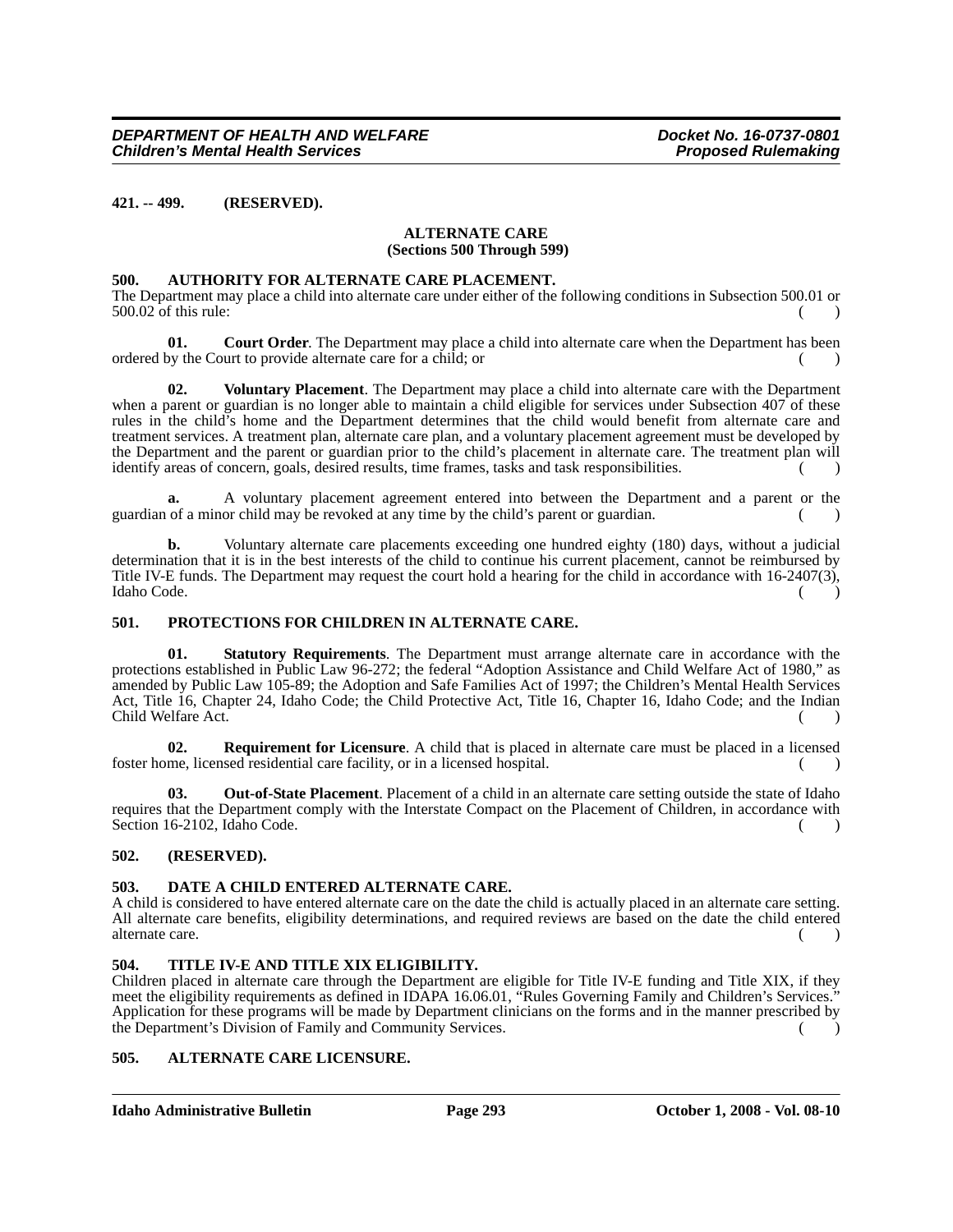# *DEPARTMENT OF HEALTH AND WELFARE Docket No. 16-0737-0801 Children's Mental Health Services*

All private homes and facilities in Idaho providing alternate care for children under these rules must be licensed in accordance with IDAPA 16.06.02, "Rules Governing Standards for Child Care Licensing," unless foster care placement of an Indian child is made with a foster home licensed, approved, or specified by the Indian child's tribe, or an institution for children approved by an Indian tribe or operated by an Indian organization. ()

#### **506. ALTERNATE CARE CASE MANAGEMENT.**

Case management must continue while the child is in alternate care and must include the following: ( )

**01. Preparation for Placement**. Preparing a child for placement in alternate care is the joint responsibility of the child's parent or guardian, the child (when appropriate), the clinician and the alternate care provider. provider. (a) and the contract of the contract of the contract of the contract of the contract of the contract of the contract of the contract of the contract of the contract of the contract of the contract of the contract

**02. Information for Alternate Care Provider**. The Department and the child's parent or guardian must inform the alternate care provider of the alternate care provider's roles and responsibilities in meeting the needs of the child and provide the following information to the alternate care provider: ( )

**a.** Any medical, health, and dental needs of the child including the names and addresses of the child's doctor, dentist, and other health providers, a record of the child's immunizations, the child's current medications, the child's known medical problems, and any other pertinent health information concerning the child; ( )

| $\mathbf{b}$ . | The child's current functioning and behaviors;                                                                                                                                                                                                                                        |  |
|----------------|---------------------------------------------------------------------------------------------------------------------------------------------------------------------------------------------------------------------------------------------------------------------------------------|--|
| c.             | The child's history, past experiences, and reasons for placement into alternate care;                                                                                                                                                                                                 |  |
| d.             | The child's cultural and racial identity;                                                                                                                                                                                                                                             |  |
| e.             | Any educational, developmental, or special needs of the child;                                                                                                                                                                                                                        |  |
| f.             | Names and addresses of the child's current or last school attended, including homeschool or<br>alternate school, if applicable;                                                                                                                                                       |  |
| g.             | The child's interests and talents;                                                                                                                                                                                                                                                    |  |
| h.             | The child's attachment to current caretakers;                                                                                                                                                                                                                                         |  |
| i.             | The individualized and unique needs of the child;                                                                                                                                                                                                                                     |  |
| j.             | Procedures to follow in case of emergency; and                                                                                                                                                                                                                                        |  |
| k.             | Any additional information that may be required to meet the needs of the child.                                                                                                                                                                                                       |  |
| 03.            | <b>Consent for Medical Care.</b> A parent or guardian must sign a Departmental form of consent for<br>medical care and keep the clinician advised of where they can be reached in case of an emergency. Any refusal to give<br>medical consent must be documented in the case record. |  |

**04. Financial Arrangements**. The clinician is responsible for explaining the financial and payment arrangements to the alternate care provider and must complete the documentation required for payment to the alternate care provider. (a)

**05.** Contact with Child. The child's parent or guardian, the clinician, the alternate care provider, and the child, if of appropriate developmental age, must establish a schedule for frequent and regular visits between the child and the family and the clinician or his designee. () ()

**a.** Face-to-face contact in the alternate care or treatment setting between the child and the clinician must occur at least monthly. () and  $\left( \begin{array}{c} 1 \end{array} \right)$ 

**b.** Face-to-face contact between the child's parent or guardian and the clinician must occur at least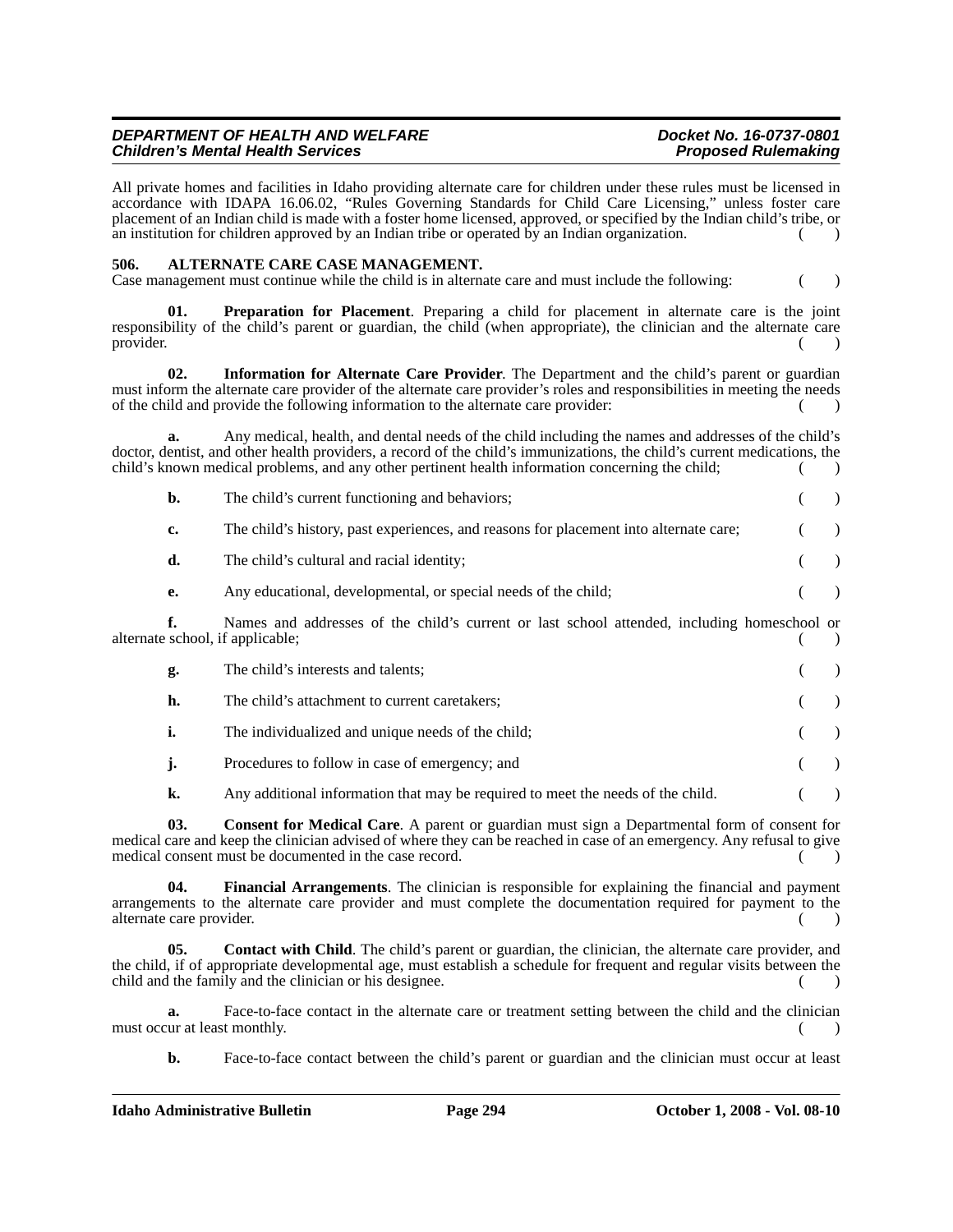monthly.  $($ )

**c.** Frequent and regular contact between the child, the child's parent or guardian, and other family members will be encouraged and facilitated unless it is specifically determined by the Department not to be in the best interest of the child. Such contact will be face-to-face if possible, with this contact augmented by telephone calls, written correspondence, pictures and the use of video and other technology as may be relevant and available. (

**d.** When a child is placed in alternate care in another state, a Department clinician must maintain at least monthly contact with the child, the child's family, and the alternate care provider with whom he has been placed as long as the state of Idaho has the placement responsibility for the child, in accordance with Section 500 of these rules. The supervising agency in the state where the child is living will be requested to maintain monthly, face-to-face contact with the child and make quarterly reports to the Department in accordance with arrangements made through the Interstate Compact on the Placement of Children.

**06. Transition Planning**. Planning for transition from alternate care will be developed with all concerned parties. Transition planning will be initiated at the time of placement and completed prior to the child's return home or to another living arrangement. () ()

**07. Financial and Support Services**. As part of the transition planning, Departmental and community resources will be coordinated to expedite access to Department financial and medical assistance and community support services.

# **507. -- 521. (RESERVED).**

#### **522. ALTERNATE CARE PLANNING.**

Alternate care planning is mandated by the provisions of Sections  $471(a)(15)$  and  $475$ , P.L. 96-272.

**01. Alternate Care Plan Required**. Each child receiving alternate care under the supervision of the state must have a standardized written alternate care plan.

**a.** The purpose of the plan is to facilitate the provision of mental health treatment services and the safe return of the child to his or her own home as expeditiously as possible, or to make other permanent arrangements for the child if such return is not feasible. ( )

**b.** The alternate care plan must be included as part of the treatment plan. ()

**02. Written Alternate Care Plan**. The Department must have completed a written alternate care plan within thirty  $(30)$  days after a child has been placed in alternate care.  $(2)$ 

**a.** A parent or guardian and the child, to the extent possible, are to be involved in planning, selecting, and arranging the alternate care placement and any subsequent changes in placement.

**b.** The alternate care plan must include documentation that a parent or guardian has been provided written notification of:  $($ )

i. Visitation arrangements made with the alternate care provider, including any changes in their visitation schedule;

ii. Any change of placement, when the child is relocated to another alternate care or institutional setting as soon as possible, but no later than seven (7) days after placement; and ()

iii. Their right to discuss any changes and to seek recourse if they disagree with any changes in visitation or other alternate care arrangements. () ()

**c.** All parties involved in developing the alternate care plan, including the alternate care provider, parent or guardian, and the child, if of appropriate developmental age: () ()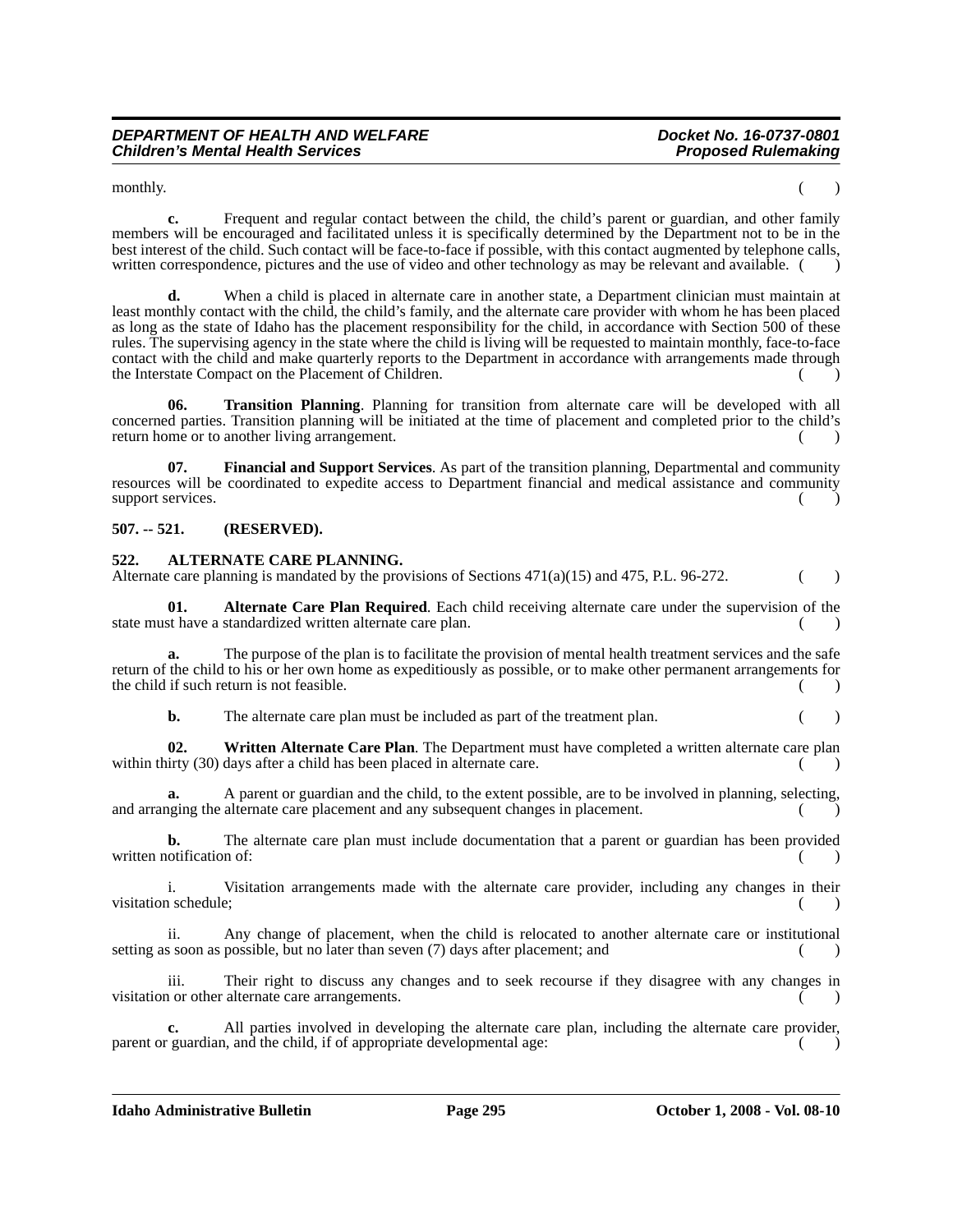# *DEPARTMENT OF HEALTH AND WELFARE Department of the Docket No. 16-0737-0801*<br>Children's Mental Health Services *Department of the Docket No. 16-0737-0801 Children's Mental Health Services*

i. Will be asked by the Department to sign the alternate care plan which includes a statement indicating that they have read and understood the alternate care plan; and ( )

ii. Will receive a copy of the alternate care plan from the Department. ()

# **523. -- 535. (RESERVED).**

### **536. PARENTAL FINANCIAL SUPPORT FOR CHILDREN IN ALTERNATE CARE.**

In accordance with Sections 56-203B and 16-2406, Idaho Code, parent(s) are responsible for costs associated with the care of their child in alternate care. () ()

Notice of Parental Responsibility. The Department will provide the parent(s) with written notification of their responsibility to contribute toward the cost of their child's support, treatment, and care, including clothing, medical, incidental, and educational costs. ( )

**02. Financial Arrangements with Parent(s)**. Parent(s) are responsible to reimburse the Department for the costs of alternate care when their child is placed in alternate care in accordance with a court order or voluntary placement agreement.

**a.** Parents are expected to contribute to the cost of their child's care, but parents will not be asked to pay more than the actual cost of care, including clothing, medical, incidental and educational costs. ( )

**b.** The Department will refer the parent(s) to the Bureau of Child Support Services for support payment calculation and payment arrangements. ( )

#### **537. SUPPORT AGREEMENTS AND SUPPORT ORDERS.**

**01. Support Agreement for Voluntary Placement**. If the placement is voluntary, a parent must sign a support agreement that specifies the amount of support to be paid to the Department, when it is to be paid, and the address to which it is to be paid. ( )

**02. Support Order for Payment of Involuntary Placement Costs**. In the case of a court-ordered placement, if no support agreement has been reached with a parent prior to the court hearing, the Department may request the Court hold a support hearing to establish a support order for payment of involuntary placement costs.

 $\lambda$ 

#### **538. -- 539. (RESERVED).**

#### **540. INSURANCE COVERAGE.**

The parent or guardian must inform the Department of all insurance policies covering the child, including names of carriers, and policy or subscriber numbers. If medical, health, and dental insurance coverage is available for the child, the parent must acquire and maintain such insurance. ( )

# **541. MEDICAL CARD FOR CHILDREN IN ALTERNATE CARE.**

The Department will issue a medical card to cover medical expenses for each child placed in alternate care. ()

#### **542. - 543. (RESERVED).**

# **544. MEDICAL EMERGENCIES.**

In case of serious illness, the alternate care provider must immediately seek medical attention for the child and notify the Department as soon as possible. A parent or guardian, the court in an emergency, or the Department, if it is the guardian of the child, has the authority to consent to major medical care or hospitalization in accordance with Section  $39-4504$ , Idaho Code. ()

#### **545. DENTAL CARE.**

Each child age three (3) years or older who is placed in alternate care must receive a dental examination as soon as possible after placement, but not later than ninety (90) days, and thereafter according to a schedule prescribed by the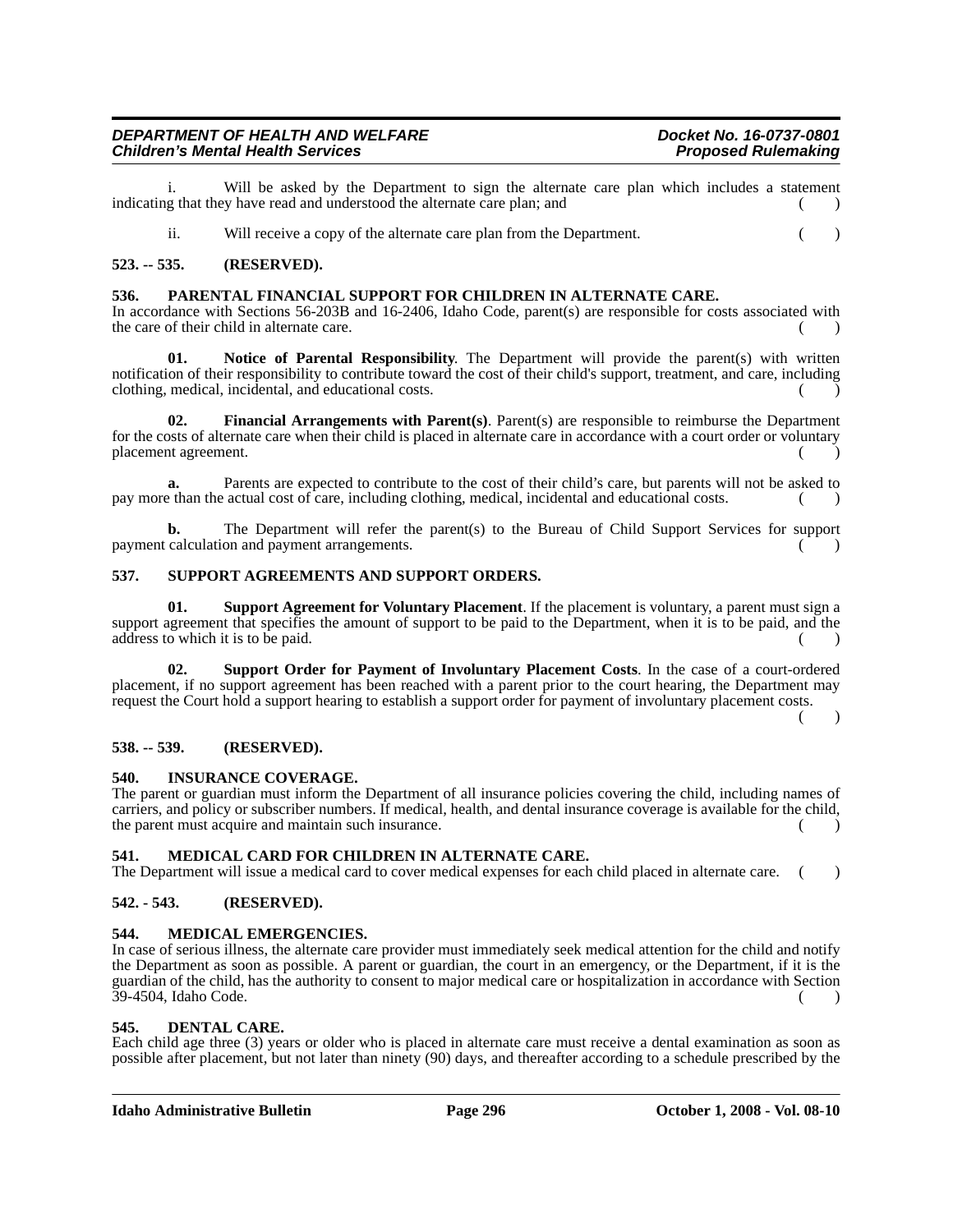dentist. (a) and the contract of the contract of the contract of the contract of the contract of the contract of the contract of the contract of the contract of the contract of the contract of the contract of the contract

**01. Costs Paid by Medicaid**. If dental care not included in the state medical assistance program is recommended, a request for payment will be submitted to the state Medicaid dental consultant.

**02. Emergencies**. Emergency dental services will be provided for children in alternate care and paid for by the Department, if there are no other financial resources available.  $(1)$ 

### **546. COSTS OF PRESCRIPTION DRUGS.**

The Department will purchase prescribed drugs, at the Medicaid rate, for a child in alternate care through participating pharmacies.

#### **547. MEDICAL EXAMINATION UPON ENTERING ALTERNATE CARE.**

Within thirty (30) days of entering alternate care, each child will receive a medical examination to assess the child's health status, and thereafter according to a schedule prescribed by the child's physician or other health care professional. (a) and the contract of the contract of the contract of the contract of the contract of the contract of the contract of the contract of the contract of the contract of the contract of the contract of the cont

# **548. -- 550. (RESERVED).**

# **551. DRIVERS' TRAINING AND LICENSES FOR CHILDREN IN ALTERNATE CARE.**

Only a parent or guardian of a child in alternate care may authorize drivers' training, provide payment, and sign for drivers' licenses and permits.  $\qquad \qquad ( )$ 

#### **552. -- 582. (RESERVED).**

#### **583. PAYMENT TO FAMILY ALTERNATE CARE PROVIDERS.**

Monthly payments for care provided by family alternate care providers:

| <b>Family Alternate Care Payments - Table 583</b> |       |        |           |  |  |
|---------------------------------------------------|-------|--------|-----------|--|--|
| Ages                                              | 0-5   | $6-12$ | $13 - 18$ |  |  |
| Monthly Room and Board                            | \$274 | \$300  | \$431     |  |  |

( )

**01. Gifts**. An additional thirty dollars (\$30) for Christmas gifts and twenty dollars (\$20) for birthday gifts will be paid in the appropriate months. (

**02. Clothing**. Costs for clothing will be paid, based upon the Department's determination of each child's needs. All clothing purchased for a child in alternate care becomes the property of the child.

**03. School Fees**. School fees due upon enrollment will be paid directly to the school or to the foster parents, based upon the Department's determination of the child's needs. () ()

### **584. ADDITIONAL PAYMENTS TO FAMILY ALTERNATE CARE PROVIDERS.**

For those children who require additional care above room, board, shelter, daily supervision, school supplies, and personal incidentals, the Department may pay the family alternate care provider an additional amount to that paid under Section 583 of these rules. The family alternate care rate is based upon a continuous ongoing assessment of the child's circumstances which necessitate special rates as well as the care provider's ability, activities, and involvement in addressing those special needs. Additional payment will be made as follows:

| <b>Additional Family Alternate Care Payments - Table 584</b> |                        |                       |  |
|--------------------------------------------------------------|------------------------|-----------------------|--|
| Lowest Level of Need                                         | Moderate Level of Need | Highest Level of Need |  |
| \$90 per month                                               | \$150 per month        | \$240 per month       |  |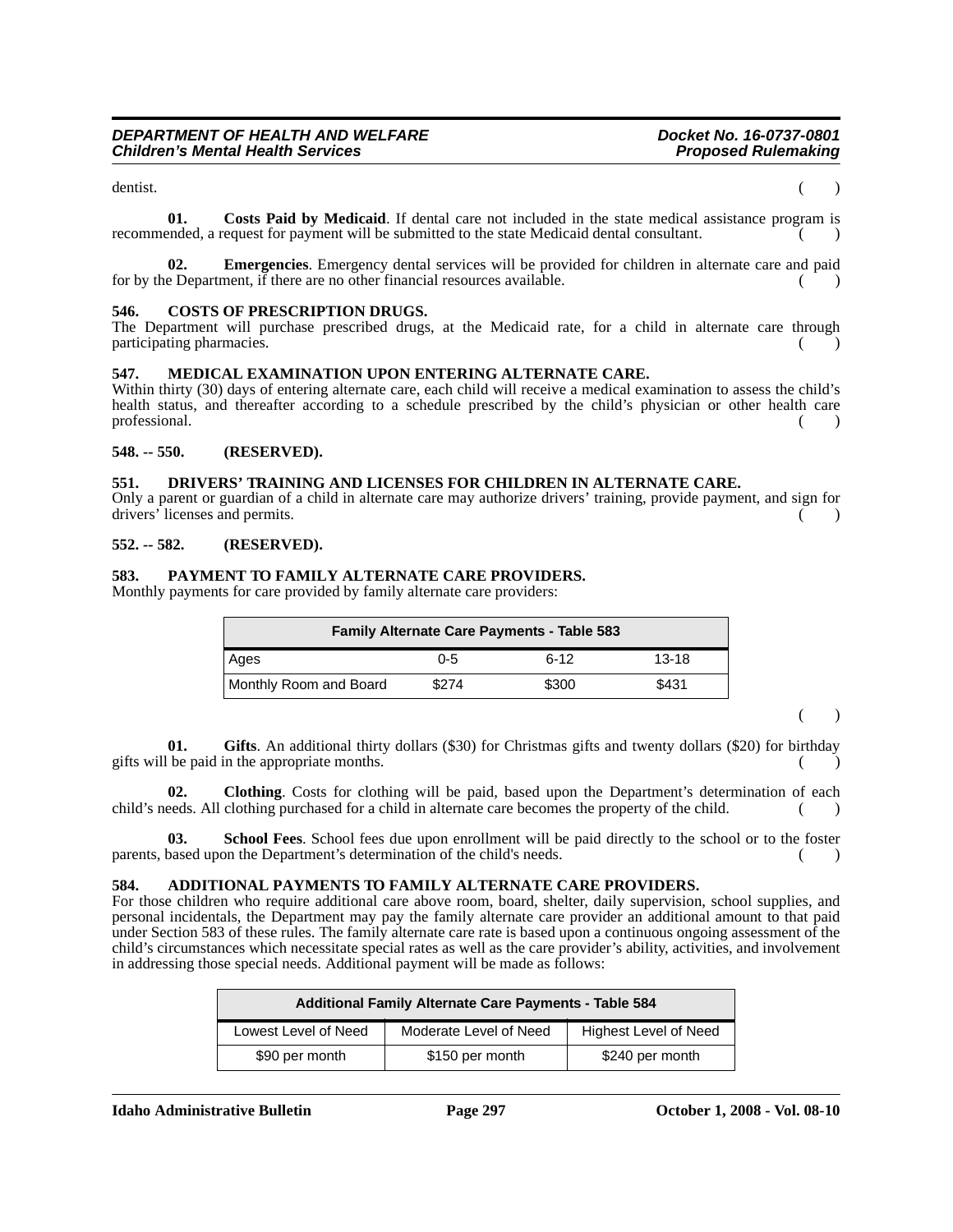| 01. | <b>Lowest Level of Need.</b> Ninety dollars (\$90) per month for a child requiring a mild degree of care<br>for documented conditions including:                        |  |
|-----|-------------------------------------------------------------------------------------------------------------------------------------------------------------------------|--|
| a.  | Chronic medical problems;                                                                                                                                               |  |
| b.  | Frequent, time-consuming transportation needs;                                                                                                                          |  |
| c.  | Behaviors requiring extra supervision and control; and                                                                                                                  |  |
| d.  | Need for preparation for independent living.                                                                                                                            |  |
| 02. | Moderate Level of Need. One hundred fifty dollars (\$150) per month for a child requiring a<br>moderate degree of care for documented conditions including:             |  |
| a.  | Ongoing major medical problems;                                                                                                                                         |  |
| b.  | Behaviors that require immediate action or control; and                                                                                                                 |  |
| c.  | Alcohol or other substance use disorder.                                                                                                                                |  |
| 03. | <b>Highest Level of Need.</b> Two hundred forty dollars (\$240) per month for a child requiring an<br>extraordinary degree of care for documented conditions including: |  |
| a.  | Serious emotional or behavioral disorder that requires continuous supervision;                                                                                          |  |
| b.  | Severe developmental disability; and                                                                                                                                    |  |
| c.  | Severe physical disability such as quadriplegia.                                                                                                                        |  |
|     |                                                                                                                                                                         |  |

**04.** Reportable Income. Additional payments for more than ten (10) qualified children received during any calendar year must be reported as income to the Internal Revenue Service.  $($ )

# **585. -- 599. (RESERVED).**

### **600. TREATMENT FOSTER CARE.**

A family home setting in which treatment foster parents provide twenty-four (24) hour room and board as well as therapeutic services and a high level of supervision. Services provided in treatment foster care are at a more intense level than provided in foster care and at a lower level than provided in residential care. Services may include the following: participation in the development and implementation of the treatment plan, crisis intervention, documentation of services and the child's behavior, participation as a member of a multi-disciplinary team, and transportation. Placement into a treatment foster home for children eligible for services under Subsection 407 of these rules is based on the documented needs of the child and the inability of less restrictive settings to meet the child's  $\blacksquare$  needs.  $\qquad \qquad (\qquad )$ 

**01. Qualifications**. A treatment foster parent must: ( )

**a.** Meet all foster family licensure requirements as set forth in IDAPA 16.06.02, "Rules Governing Standards for Child Care Licensing"; and

**b.** Complete fourteen (14) hours of additional training per year. The fourteen (14) hours of additional training will be specified in an agreement developed between the treatment foster parents and the Department.()

**02. Availability**. At least one (1) treatment foster parent must be available twenty-four (24) hours a day, seven (7) days a week to respond to the needs of the foster child. ()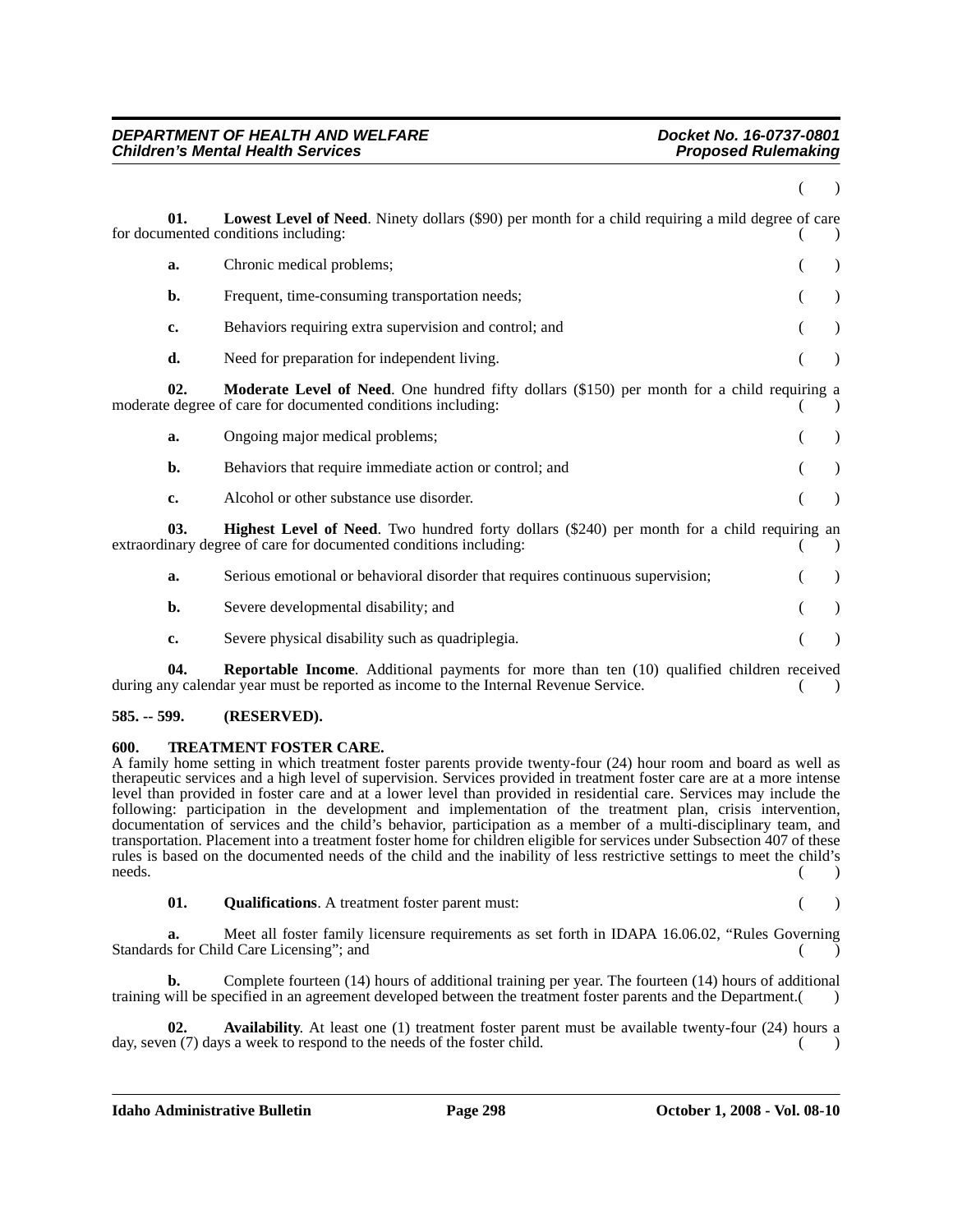# *DEPARTMENT OF HEALTH AND WELFARE Department of the Docket No. 16-0737-0801*<br>Children's Mental Health Services *Department of the Docket No. 16-0737-0801 Children's Mental Health Services*

**03. Payment**. The Department will pay treatment foster parents up to one thousand eight hundred (\$1,800) dollars, which includes the monthly payment rate specified in Section 583 of these rules. The payment will be made to treatment foster parents in accordance with a contract with the Department to enable them to fulfill the requirements for treatment foster parents under the treatment plan referenced in Subsection 600.05 of this rule.  $($  )

**04. Payment to Contractors**. The Department may also provide treatment foster care through a contract with an agency that is a private provider of treatment foster care. The Department will specify the rate of payment in the contract with the agency.

**05. Treatment Plan**. The treatment foster parent(s) must implement a treatment plan, developed in conjunction with the child's clinician, for each child in their care. This plan is incorporated as part of the treatment plan identified in Section 101 of these rules.

# **601. -- 699. (RESERVED).**

# **700. RESIDENTIAL CARE FACILITIES.**

Residential care facilities provide a more restrictive setting than treatment foster care. Residential care facilities in Idaho are licensed under IDAPA 16.06.02, "Rules Governing Standards for Child Care Licensing" to provide residential care for children and staffed by employees who cover assigned shifts. Children placed in residential care facilities receive services that may include the following: assessment, supervision, treatment plan development and implementation, documentation, behaviorally focused skill building, service coordination or clinical case management, consultation, psychotherapy, psychiatric care, and twenty-four (24) hour crisis intervention. Placement into a residential care facility for children eligible for services under Subsection 407 of these rules is based on the documented needs of the child and the inability of less restrictive settings to meet the child's needs.  $($ )

**01. Prior Authorization**. Prior authorization must be obtained from an authorized representative in the Department's Division of Behavioral Health for placement of a child in a residential care facility where the Division of Behavioral Health is making full or partial payment.

**02. Payment**. When care is purchased from private providers, payment will be made in accordance with a contract authorized by the Department, based on the needs of each child being placed and the services to be provided.  $($   $)$ 

# **701. -- 799. (RESERVED).**

#### **800. SIX-MONTH REVIEWS FOR CHILDREN IN ALTERNATE CARE PLACEMENTS.**

When a judicial review does not occur at the end of a six (6) month period for any child in an alternate care placement, the Department will conduct a case review to assure compliance with all applicable state and federal laws, and to ensure the plan focuses on the goals of safety, permanency, and well-being of the child.  $($ )

**01. Notice of Six-Month Review**. The parent or guardian, foster parent of a child, relative providing care for the child or any preadoptive parent are to be provided with notice of their right to be heard in the six-month review. In the case of an Indian child, the child's tribe and any Indian custodian must also be provided with notice. This must not be construed to require that any foster parent, preadoptive parent, or relative providing care for the child be made a party to the review solely on the basis of the receipt of such notice. Participants have the right to be represented by the individual of their choice.

**02. Procedure in the Six-Month Review**. The parties who received notice will be given the  $\blacksquare$  opportunity to participate in the case review.  $\begin{pmatrix} 1 & 1 \\ 1 & 1 \end{pmatrix}$ 

**Members of Six-Month Review Panel**. The six-month review panel must include a Department employee who is not in the direct line of supervision in the delivery of services to the child or parent or guardian. The review panel may include agency staff, staff of other agencies, officers of the court, members of Indian tribes, and citizens qualified by experience, professional background, or training. Members of the panel will be chosen by and receive instructions from an authorized representative in the Department's Division of Behavioral Health, to enable them to understand the review process and their roles as participants. () ()